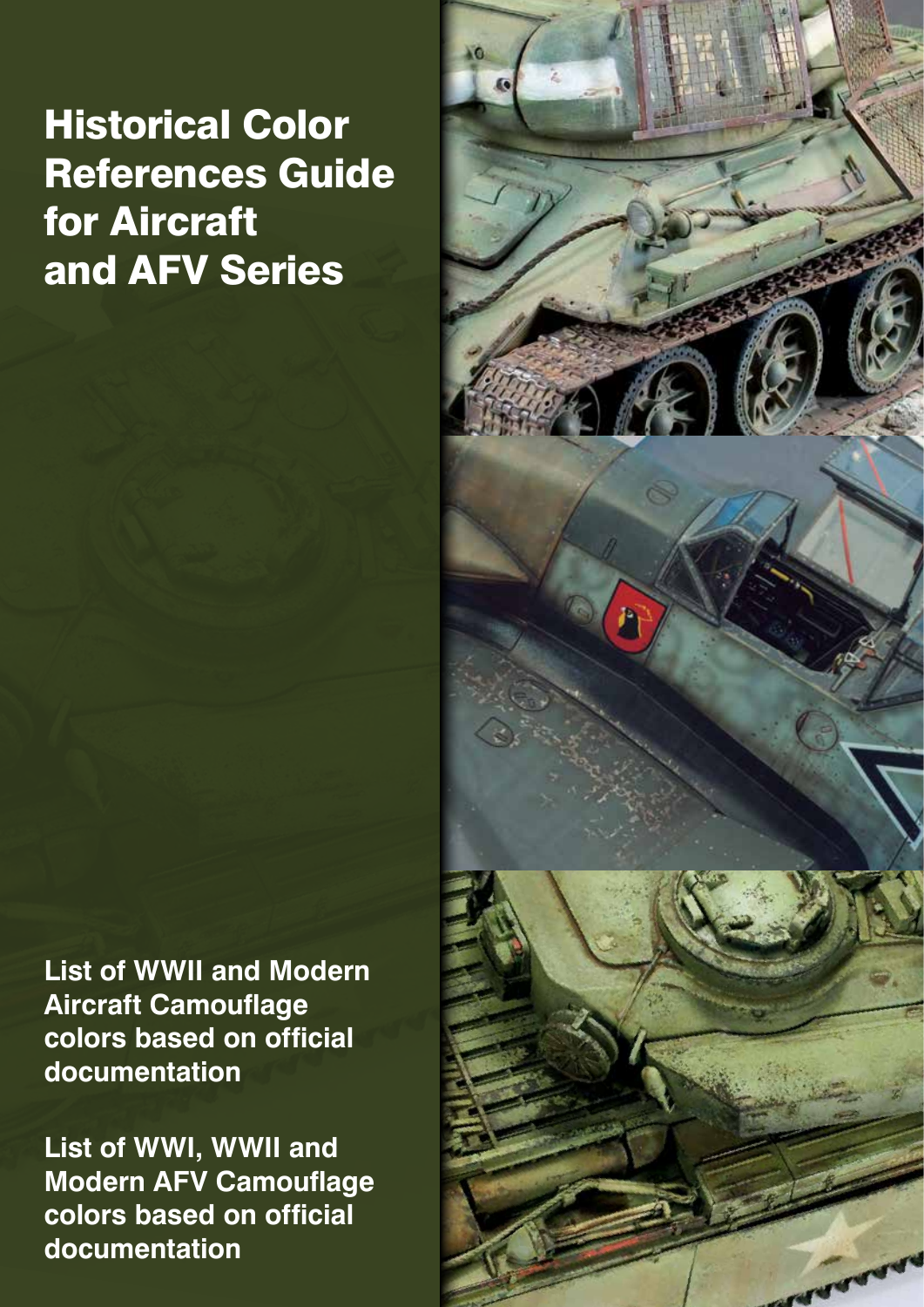### List of WWII and Modern Aircraft Camouflage colors based on official documentation

| <b>Oficial Name</b>                           | <b>Model Air Name</b>            | Ref.              | <b>Oficial Name</b>                           | <b>Model Air Name</b>            | Ref.   |
|-----------------------------------------------|----------------------------------|-------------------|-----------------------------------------------|----------------------------------|--------|
| <b>USAAF &amp; US Navy Pre-War to WWII</b>    |                                  |                   | Israel Air Force 1947 to present (IAF Colors) |                                  |        |
| ANA 501 Light Blue                            | French Blue                      | $71.088 + 70.510$ | Dark Gull Gray                                | Dark Gull Gray                   | 71.277 |
| ANA 502 Insignia Blue                         | Signal Blue                      | $71.091 + 70.510$ | Dark Sea Blue                                 | <b>Grey Blue</b>                 | 71.005 |
| ANA 503 Light Green                           | <b>Light Green Chromate</b>      | $71.006 + 70.510$ | <b>Doped Silver</b>                           | Aluminum                         | 71.062 |
| ANA 504 Olive Drab                            | <b>USAF Olive Drab</b>           | 71.016            | Earth Brown                                   | <b>USA Flat Brown</b>            | 71.026 |
| ANA 505 Light Yellow                          | <b>Medium Yellow</b>             | $71.002 + 70.510$ | Green                                         | Pale Green                       | 71.095 |
| ANA 506 Orange Yellow                         | Yellow RLM04                     | $71.078 + 70.510$ | Green                                         | Green                            | 71.329 |
| ANA 507 Aircraft Cream                        | Beige                            | $71.074 + 70.510$ | Grey                                          | <b>Sky Grey</b>                  | 70.989 |
| ANA 508 International Orange                  | <b>Light Red</b>                 | $71.086 + 70.510$ | <b>Identification Yellow</b>                  | Yellow RLM04                     | 71.078 |
| ANA 509 Insignia Red                          | <b>Flat Red</b>                  | $70.957 + 70.510$ | <b>Light Blue</b>                             | <b>Light Blue</b>                | 71.306 |
| ANA 511 Insignia White                        | Insignia White                   | $71.279 + 70.510$ | <b>Light Blue</b>                             | <b>Light Blue</b>                | 71.328 |
| ANA 513 Engine Gray                           | Panzer Dark Grey                 | $71.056 + 70.510$ | <b>Light Ghost Gray</b>                       | USN Light Ghost Gray             | 70.615 |
| ANA 601 Insignia White                        | Insignia White                   | 71.279            | <b>Light Ghost Grey</b>                       | <b>USN Light Ghost Grey</b>      | 70.615 |
| ANA 602 Light Grey                            | Light Gull Gray                  | 71.121            | <b>Light Grey</b>                             | Light Gull Gray                  | 71.121 |
| ANA 603 Sea Gray                              | <b>Medium Gunship Gray</b>       | 71.097            | Light Mediterranean Blue                      | <b>IDF Blue</b>                  | 71.113 |
| ANA 604 Black                                 | Black                            | 71.057            | <b>Light Stone</b>                            | <b>UK Light Stone</b>            | 71.143 |
| ANA 605 Insignia Blue                         | <b>Signal Blue</b>               | 71.091            | <b>Medium Brown</b>                           | <b>English Uniform</b>           | 70.921 |
| ANA 606 Semi-Gloss Sea Blue                   | <b>USN Sea Blue</b>              | $71.295 + 70.522$ | Medium Sea Grey                               | <b>BS Medium Sea Grey</b>        | 71.307 |
| ANA 607 Non Specular Sea Blue                 | <b>USN Sea Blue</b>              | 71.295            | <b>Middle Stone</b>                           | <b>Middle Stone</b>              | 71.031 |
| ANA 608 Intermediate Blue                     | Intermediate Blue                | 71.299            | N. 43 Neutral Grey                            | <b>Neutral Gray</b>              | 71.051 |
| ANA 609 Azure Blue                            | <b>UK Azure Blue</b>             | 71.108            | Ocean Grey                                    | Ocean Grey                       | 71.273 |
| ANA 610 Sky                                   | Sky Green / IJA Light Grey Green | 71.321            | Olive Drab                                    | <b>USA Olive Drab</b>            | 71.043 |
| ANA 611 Interior Green                        | <b>US Light Green</b>            | 71.137            | <b>Red Brown</b>                              | Camouflage Pale Brown            | 71.035 |
| ANA 612 Medium Green                          | <b>USAF Green</b>                | 71.124            | Royal Sea Blue                                | Signal Blue                      | 71.091 |
| ANA 613 Olive Drab                            | <b>USAF Olive Drab</b>           | 71.016            | Sand                                          | IAF Sand                         | 71.327 |
| ANA 614 Orange Yellow                         | Yellow RLM04                     | 71.078            | Sky Green                                     | Sky Type S                       | 71.302 |
| ANA 615 Middlestone                           | Middlestone                      | 71.031            | Sky Green                                     | Sky Green                        | 71.321 |
| ANA 616 Desert Sand                           | <b>US Desert Sand</b>            | 71.140            | Stone-Yellow                                  | Sand Yellow                      | 71.028 |
| ANA 617 Dark Earth                            | <b>US Field Drab</b>             | 71.139            | <b>Trainer Yellow</b>                         | Deep Yellow                      | 70.915 |
| ANA 618 Dull Red                              | <b>Cavalry Brown</b>             | 70.982            | <b>Uniform Green</b>                          | <b>Tank Crew</b>                 | 70.336 |
| ANA 619 Bright Red                            | <b>Flat Red</b>                  | $70.957 + 70.510$ | Yellow Identification "V"                     | Yellow Ochre                     | 70.913 |
| ANA 620 Light Gull Grey                       | Light Gull Gray                  | 71.121            | Imperial Japanese Army (IJA) Pre-War to WWII  |                                  |        |
| ANA 621 Dark Gull Grey                        | Dark Gull Gray                   | 71.277            | "AOTAKE" Translucent Green                    | "AOTAKE" Translucent Green       | 71.417 |
| ANA 622 Jet Black                             | Black                            | $71.057 + 70.510$ | Aluminum                                      | Aluminum                         | 71.062 |
| ANA 623 Glossy Sea Blue                       | Glossy Sea Blue                  | 71.300            | <b>IJA Dark Beige</b>                         | <b>IJA Dark Beige</b>            | 71.416 |
| Aluminum                                      | Aluminum                         | 71.062            | <b>IJA Dark Green</b>                         | <b>IJA Dark Green</b>            | 71.285 |
| <b>Bronze Green</b>                           | <b>Yellow Olive</b>              | $71.013 + 70.522$ | <b>IJA Grey Green</b>                         | <b>IJA Grey Green</b>            | 71.326 |
| Curtiss Brown (DuPont No. 71-009)             | <b>USAF Brown</b>                | 71.125            | IJA Khaki Brown                               | IJA Khaki Brown                  | 71.287 |
| Curtiss Green (DuPont No. 71-013)             | <b>US Forest Green</b>           | 71.294            | <b>IJA Light Grey Green</b>                   | Sky Green / IJA Light Grey Green | 71.321 |
| Curtiss Grey (DuPont No. 71-021)              | <b>USAAF Light Gray</b>          | 71.296            | <b>IJA Olive Green</b>                        | <b>IJA Olive Green</b>           | 71.286 |
| Dark Dull Green                               | <b>USAF Green</b>                | 71.124            | Imperial Japanese Navy (IJN) Pre-War to WWII  |                                  |        |
| Grumman Grey                                  | Light Gull Gray                  | 71.121            | "AOTAKE" Translucent Blue                     | "AOTAKE" Translucent Blue        | 71.419 |
| M-485 Blue Gray                               | Faded P.R.U. Blue                | 71.109            | <b>IJN Ash Grey</b>                           | <b>IJN Ash Grey</b>              | 71.311 |
| M-495 Light Gray                              | M495 Light Gray                  | 71.298            | <b>IJN Black Green</b>                        | <b>IJN Black Green</b>           | 71.322 |
| N. 41 Olive Drab                              | N.41 Dark Olive Drab             | 71.316            | <b>IJN Dark Black Green</b>                   | <b>IJN Dark Black Green</b>      | 71.325 |
| N. 42 Medium Green                            | <b>USAF Green</b>                | 71.124            | IJN Deep Dark Green                           | <b>IJN Deep Dark Green</b>       | 71.310 |
| N. 43 Neutral Grey                            | <b>Neutral Gray</b>              | 71.051            | <b>IJN Medium Brown</b>                       | <b>IJN Medium Brown</b>          | 71.418 |
| N. 47 Orange Yellow                           | Yellow RLM04                     | 71.078            | <b>IJN Medium Grey</b>                        | <b>IJN Medium Grey</b>           | 71.312 |
| N. 49 Sand                                    | <b>US Desert Sand</b>            | 71.140            | Mitsubishi Interior Green                     | <b>Interior Green</b>            | 71.010 |
| Zinc Chromate Green                           | Green Zinc Chromate              | 71.094            | <b>Luftwaffe WWII</b>                         |                                  |        |
| Zinc Chromate Salmon (Vought F4U)             | US Interior Yellow + Fire Red    | $71.107 + 71.084$ | RLM 00 Wasserhell                             | Gloss Varnish                    | 70.510 |
| Zinc Chromate Yellow                          | <b>US Interior Yellow</b>        | 71.107            | RLM 01 Silber                                 | Silver RLM01                     | 71.063 |
| Israel Air Force 1947 to present (IAF Colors) |                                  |                   |                                               |                                  | 71.044 |
|                                               |                                  |                   | RLM 02 RLM Grau                               | Grey RLM02                       |        |
| ANA 613 Olive Drab                            | <b>USAF Olive Drab</b>           | 71.016<br>71.300  | RLM 04 Gelb                                   | Yellow RLM04                     | 71.078 |
| ANA 623 Glossy Sea Blue                       | Glossy Sea Blue<br>Golden Olive  | 70.857            | RLM 05 Lasur                                  | Ivoy RLM05                       | 71.106 |
| Avia Green                                    |                                  |                   | RLM 21 Weiss                                  | White                            | 71.001 |
| <b>Black-Green</b>                            | <b>Black Green</b>               | 71.018            | RLM 22 Schwarz                                | Black                            | 71.057 |
| Brown                                         | <b>USAF Brown</b>                | 71.125            | RLM 23 Rot                                    | Red RLM23                        | 71.003 |
| Brown                                         | US Earth Brown                   | 71.290            | RLM 24 Dunkelblau                             | Dark Blue RLM24                  | 71.266 |
| Dark Brown                                    | <b>BS Dark Earth</b>             | 71.323            | RLM 25 Hellgrün                               | Light Green RLM25                | 71.267 |
| Dark Ghost Grey                               | Dark Ghost Grey                  | 71.120            | RLM 26 Braun                                  | Brown RLM26                      | 71.105 |
| Dark Green                                    | <b>BS Dark Green</b>             | 71.324            | RLM 42 Grau                                   | Dark Grey RLM42                  | 71.123 |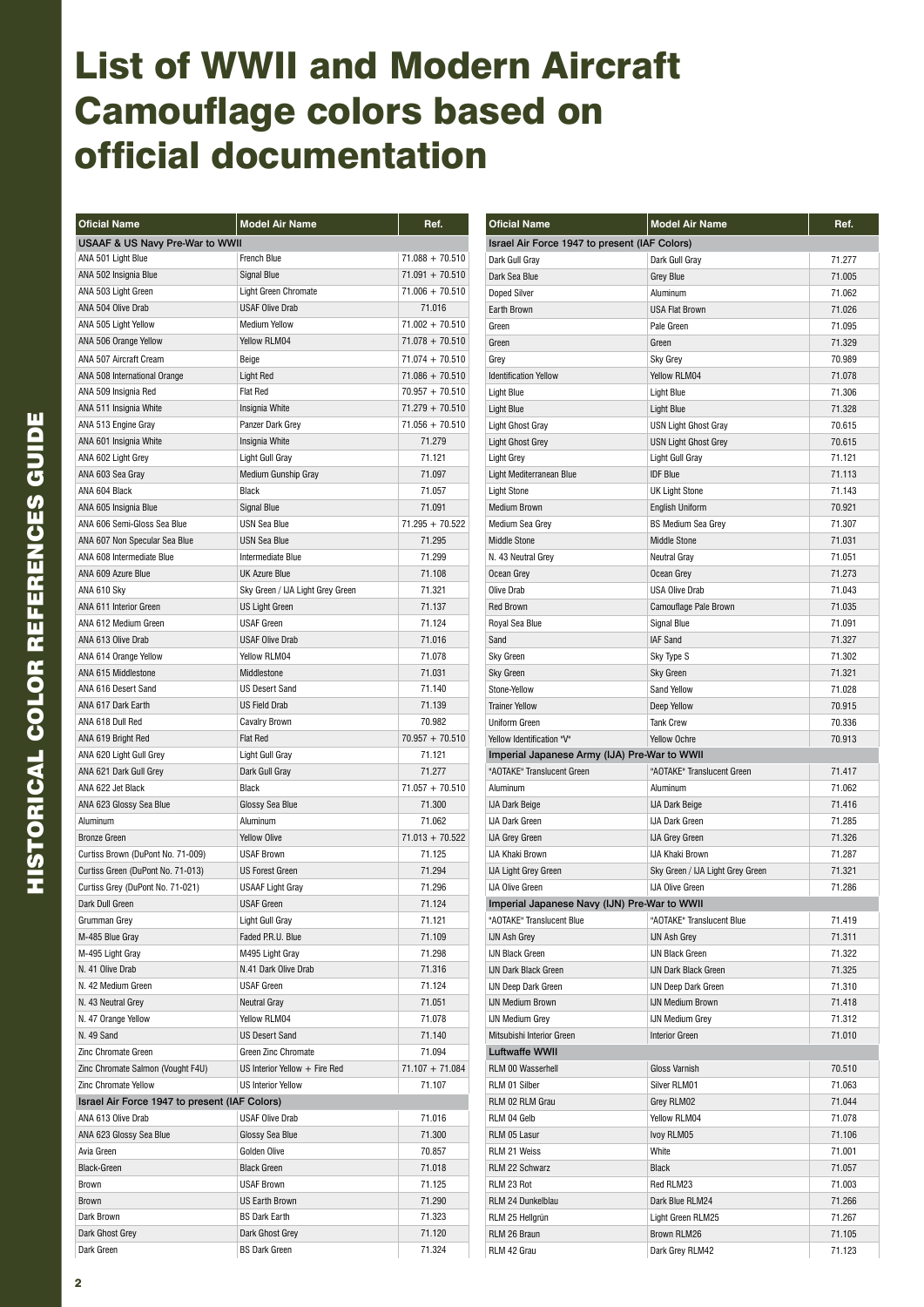| <b>Oficial Name</b>                                         | <b>Model Air Name</b>                          | Ref.             |
|-------------------------------------------------------------|------------------------------------------------|------------------|
| <b>Luftwaffe WWII</b>                                       |                                                |                  |
| RLM 61 Dunkelbraun                                          | Dark Brown RLM61                               | 71.042           |
| RLM 62 Grün                                                 | Green RLM62                                    | 71.104           |
| RLM 63 Hellgrau/Grüngrau                                    | Light Grey RLM63                               | 71.260           |
| RLM 65 Hellblau                                             | Light Blue RLM65                               | 71.255           |
| RLM 66 Schwarzgrau                                          | <b>Black Grey RLM66</b>                        | 71.055           |
| RLM 70 Schwarzgrün                                          | <b>Black Green RLM70</b>                       | 71.021           |
| RLM 71 Dunkelgrün                                           | Dark Green RLM71                               | 71.015           |
| RLM 72 Grün                                                 | Green RLM72                                    | 71.263           |
| RLM 73 Grün                                                 | Green RLM73                                    | 71.256           |
| RLM 74 Graugrün                                             | Grev Green RLM74                               | 71.258           |
| <b>RLM 75 Grauviolett</b>                                   | Grey Violet RLM75                              | 71.259           |
| <b>RLM 76 Lichtblau</b>                                     | Light Blue RLM76                               | 71.257           |
| RLM 78 Hellblau                                             | Light Blue RLM78                               | 71.101           |
| RLM 79 Sandgelb                                             | Sand Yellow RLM79                              | 71.278           |
| RLM 80 Olivgrün                                             | Olive Green RLM80                              | 71.265           |
| RLM 81 Braunviolett                                         | <b>Brown Violet RLM81</b><br>Light Green RLM82 | 71.264<br>71.022 |
| RLM 82 Hellgrün<br>RLM 83 Dunkelgrün                        | Dark Green RLM83                               | 71.011           |
| RLM 84 Graublau                                             | Grey Blue RLM84                                | 71.103           |
| France Armée de L'air Pre-War to 1945                       |                                                |                  |
| Aluminum Matt                                               | Aluminum                                       | 71.062           |
| Bleu                                                        | AMT-7 Greyish Blue                             | 71.318           |
| <b>Bleu Interieur</b>                                       | Signal Blue                                    | 71.091           |
| <b>Brun Chocolate</b>                                       | <b>US Earth Brown</b>                          | 71.290           |
| <b>Brun Mat</b>                                             | Armour Brown                                   | 71.041           |
| <b>Chamois Primer</b>                                       | Beige                                          | 70.917           |
| Gris Bleu Clair                                             | <b>USAF Medium Gray</b>                        | 71.275           |
| Gris Bleu Fonce                                             | Dark Grey                                      | 71.110           |
| Jaune                                                       | Yellow RLM04                                   | 71.078           |
| Jaune Sahara                                                | Sand Yellow                                    | 71.028           |
| Khaki 1                                                     | <b>US Olive Drab</b>                           | 71.043           |
| Khaki 2                                                     | <b>Yellow Olive</b>                            | 71.013           |
| Noir                                                        | <b>Black</b>                                   | 71.057           |
| <b>Ombre Calcienne</b>                                      | <b>Burnt Umber</b>                             | 71.040           |
| Rouge                                                       | Dark Vermillion                                | 70.947           |
| Sienne Naturelle (Terre de Sienne)                          | Camouflage Pale Brown                          | 71.035           |
| <b>Terre Fonce</b>                                          | <b>US Field Drab</b>                           | 71.139           |
| Vert                                                        | NATO Green                                     | 71.092           |
| Vert Protectif                                              | <b>Gunship Green</b>                           | 71.014           |
| Soviet Air Force VVS WWII                                   |                                                |                  |
| 3B (Dark Green)                                             | 3B Russian Green                               | 71.281           |
| 4BO (Camouflage Green)                                      | Russian Green 4BO                              | 71.017           |
| A-18F (Gloss Light Blue)                                    | A-18F Light Blue                               | 71.413           |
| A-19F (Gloss Grass Green)                                   | A-19F Grass Green                              | 71.411           |
| A-21M (Matt Light Yellowish Brown)                          | A-21 Light Yellowish Brown                     | 71.415           |
| A-24M (Matt Camouflage Green)                               | A-24M Camouflage Green                         | 71.303           |
| A-26M (Matt Black)                                          | Black                                          | 71.057           |
| A-28M (Matt Greyish Blue)                                   | A-28M Greyish Blue                             | 71.319           |
| AE-14 (Light Blue)                                          | Pale Blue                                      | 71.008           |
| AEH-9 (Gloss Light Grey)                                    | <b>AEH-9 Light Grey</b>                        | 71.414           |
| All (Semigloss Red)                                         | Ferrari Red                                    | 71.085           |
| All Aluminiovyi (All Aluminum)                              | Aluminum                                       | 71.062           |
| All Svetlo goluboi (Gloss Light Blue)                       | All SV Gol Light Blue                          | 71.317           |
| All Zashchitnyi (Gloss Camoufl. Green)                      | All Zashchitnyi Camouflage Green               | 71.410           |
| ALG-1 (Zinc-Chrome Yellowish)                               | Ivory RLM05                                    | 71.106           |
| AMT-1 (Matt Light Greyish Brown)<br>AMT-11 (Matt Blue Grey) | AMT-1 Light Greyish Brown<br>AMT-11 Blue Grey  | 71.320<br>71.304 |
| AMT-12 (Matt Dark Grey)                                     | AMT-12 Dark Grey                               | 71.308           |
| AMT-4 (Matt Camouflage Green)                               | AMT-4 Camouflage Green                         | 71.301           |
| AMT-6 (Matt Black)                                          | <b>NATO Black</b>                              | 71.251           |
| AMT-7 (Matt Greyish Blue)                                   | AMT-7 Greyish Blue                             | 71.318           |
| Grey-Blue                                                   | <b>VVS Grey Blue</b>                           | 71.412           |
| MK-7 (Matt White)                                           | White                                          | 71.001           |
| MV-1 (Gloss Blue-Grey)                                      | <b>IDF Blue</b>                                | 71.113           |
| "Zashchitnyi" (Khaki)                                       | Zashchitnyi Khaki                              | 71.409           |
|                                                             |                                                |                  |

| <b>Oficial Name</b>                             | <b>Model Air Name</b>                                | Ref.                        |
|-------------------------------------------------|------------------------------------------------------|-----------------------------|
| RAF-FAA WWII                                    |                                                      |                             |
| BS 101 No.1 Sky Blue "Duck Egg Blue"            | No.1 Sky Blue "Duck Egg Blue"                        | 71.404                      |
| <b>BS 106 Dull Roundel Blue</b>                 | <b>Signal Blue</b>                                   | 71.091                      |
| BS 210 Sky Type S                               | Sky Type S                                           | 71.302                      |
| BS 216 Eau de Nill "Duck Egg Green"             | Eau de Nill "Duck Egg Green"                         | 71.009                      |
| BS 241 Dark Green                               | <b>BS Dark Green</b>                                 | 71.324                      |
| <b>BS 283 Interior Grey-Green</b>               | <b>IDF/IAF Green</b>                                 | 71.126                      |
| BS 356 Trainer Yellow/Identific. Yellow         | Yellow RLM04                                         | 71.078                      |
| BS 361 Light Stone                              | <b>UK Light Stone</b>                                | 71.143                      |
| <b>BS 362 Middle Stone</b>                      | <b>Middle Stone</b>                                  | 71.031                      |
| BS 435 Dull Roundel Red                         | Rust                                                 | 71.080                      |
| BS 450 Dark Earth                               | <b>BS Dark Earth</b>                                 | 71.323                      |
| BS 538 Insignia Red                             | <b>Fire Red</b>                                      | 71.084                      |
| BS 629 Ocean Grey                               | Ocean Grey                                           | 71.273                      |
| BS 634 Dark Slate Grey                          | Dark Slate Grey                                      | 71.309                      |
| BS 636 P.R.U. Blue                              | Faded P.R.U. Blue                                    | 71.109                      |
| BS 637 Medium Sea Grey                          | <b>BS Medium Sea Grey</b><br><b>BS Dark Sea Grey</b> | 71.307<br>71.405            |
| BS 638 Dark Sea Grey<br>BS 639 Light Slate Grey |                                                      |                             |
| BS 640 Extra Dark Sea Grey                      | <b>Light Slate Grey</b><br><b>US Dark Gray</b>       | 71.406<br>71.110            |
| BS 642 Night Black                              | <b>Black</b>                                         | 71.057                      |
| Aluminum                                        | Aluminum                                             | 71.062                      |
| <b>Azure Blue</b>                               | <b>UK Azure Blue</b>                                 | 71.108                      |
| Dark Mediterranean Blue                         | Dark Mediterranean Blue                              | $71.313 + 70.510$           |
| Deep Sky                                        | Deep Sky                                             | 71.090                      |
| Extra Dark Sea Green                            | <b>USAF Green</b>                                    | 71.124                      |
| Interior Grey-Green (variante)                  | Pale Green                                           | 71.095                      |
| Interior Grey-Green (variante)                  | <b>Interior Grey-Green</b>                           | 71.305                      |
| Light Earth                                     | <b>US Earth Yellow</b>                               | 71.291                      |
| Light Green                                     | <b>Light Green</b>                                   | 71.403                      |
| Light Mediterranean Blue                        | <b>IDF Blue</b>                                      | 71.113                      |
| P.R.U. Pink                                     | <b>PRU Pink</b>                                      | 71.408                      |
| <b>Sky Blue</b>                                 | <b>Sky Blue</b>                                      | 71.306                      |
| Sky Grey                                        | Sky Grey                                             | 71.407                      |
| White/Insignia White                            | Insignia White                                       | 71.279                      |
| Italy Regia Aeronautica Pre-War to 1945         |                                                      |                             |
| Alluminiata                                     | Aluminum                                             | 71.062                      |
| Azzurro 11                                      | Deep Sky                                             | 71.090                      |
| Bianco Avorio 5                                 | Skin Tone + White                                    | $71.076 + 71.001$           |
| Bianco Neve 6                                   | White                                                | 71.001                      |
| Bruno 10                                        | Hull Red                                             | 71.039                      |
| <b>Bruno Mimetico</b>                           | USA Flat Brown                                       | 71.026                      |
| Giallo Cromo 7                                  | <b>Flat Yellow</b>                                   | 70.953                      |
| Giallo Mimetico 1                               | Yellow Ochre + White                                 | $70.913 + 70.951$           |
| Giallo Mimetico 2                               | US Interior Yellow + Black                           | $71.107 + 71.057$           |
| Giallo Mimetico 3                               | Yellow Ochre                                         | 70.913                      |
| Giallo Mimetico 4<br>Grigio Azzurro Chiaro 1    | <b>Middle Stone</b><br>M495 Light Gray $+$ White     | 71.031<br>$71.298 + 71.001$ |
| Grigio Azzurro Scuro 3                          | Medium Gunship Gray                                  | 71.097                      |
| Grigio Mimetico                                 | USAF Medium Gray + White                             | $71.275 + 71.001$           |
| Marrone Mimetico 1                              | <b>Cavalry Brown</b>                                 | 70.982                      |
| Marrone Mimetico 2                              | <b>US Field Drab</b>                                 | 71.139                      |
| Marrone Mimetico 53193                          | Camouflage Pale Brown                                | 71.035                      |
| Nero Opaco 12                                   | Black                                                | 71.057                      |
| Nocciola Chiaro 4                               | <b>USAF Brown</b>                                    | 71.125                      |
| Rosso 8                                         | Fire Red                                             | 71.084                      |
| Verde 9                                         | <b>Black Green</b>                                   | 70.980                      |
| Verde Anticorrosione 1                          | Interior Grey Green + White                          | $71.305 + 71.001$           |
| Verde Anticorrosione 2                          | IDF/IAF Green + White                                | $71.126 + 71.001$           |
| Verde Mimetico 1                                | US Light Green $+$ White                             | 71.137 + 71.001             |
| Verde Mimetico 2                                | <b>USAF Green</b>                                    | 71.124                      |
| Verde Mimetico 3                                | <b>US Dark Green</b>                                 | 71.289                      |
| Verde Mimetico 53192                            | <b>IDF/IAF Green</b>                                 | 71.126                      |
| Verde Oliva Scuro 2                             | <b>Yellow Olive</b>                                  | 71.013                      |
| Verde Prato Anticorrosione                      | Light Green                                          | 71.403                      |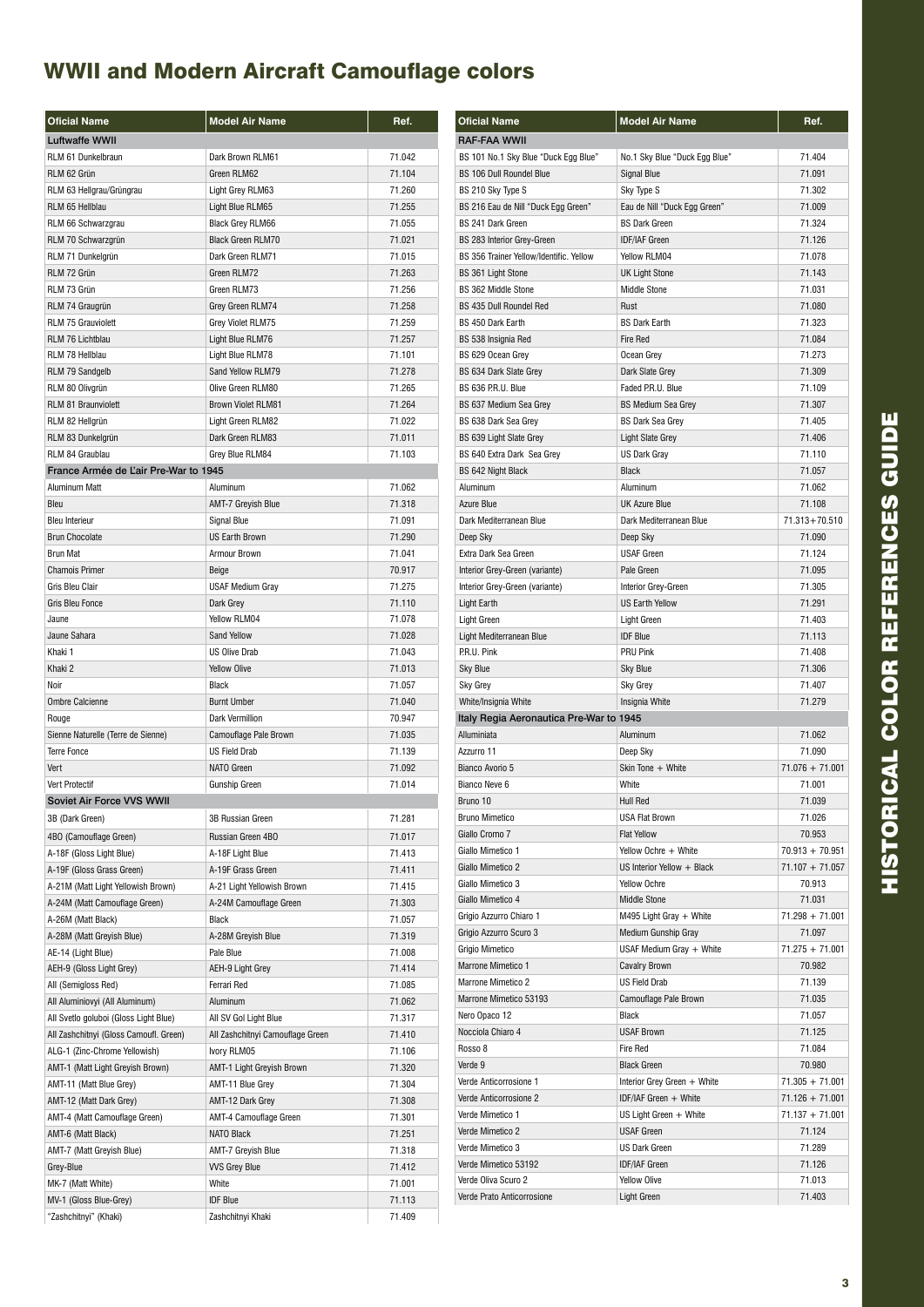| <b>Oficial Name</b>                                                                  | <b>Model Air Name</b>                                                              | Ref.             |
|--------------------------------------------------------------------------------------|------------------------------------------------------------------------------------|------------------|
|                                                                                      | Soviet/Russian AF Colors post WWII to present "Cold War" Silver Darts              |                  |
| Aluminum                                                                             | Aluminum                                                                           | 71.062           |
| Silver                                                                               | Silver RLM01                                                                       | 71.063           |
| Chrome                                                                               | Chrome                                                                             | 71.064           |
| Steel                                                                                | <b>Steel</b>                                                                       | 71.065           |
| <b>Gun Metal</b>                                                                     | Gunmetal                                                                           | 71.072           |
| <b>Black</b>                                                                         | Black                                                                              | 71.073           |
| A-14 Steel Grey                                                                      | A-14 Steel Grey                                                                    | 71.336           |
| <b>Cockpit Emerald Green "Faded"</b>                                                 | <b>Cockpit Emerald Green "Faded"</b>                                               | 71.331           |
|                                                                                      | Soviet/Russian AF Colors post WWII to present Scheme "Tactical" (Part 1) 1960-2000 |                  |
| Dark Green                                                                           | Russian AF Dark Green                                                              | 71.347           |
| Golden/Reddish Brown                                                                 | Golden Brown                                                                       | 71.032           |
| Dark Brown (1)                                                                       | Dark Brown RLM61                                                                   | 71.042           |
| Sand (1)                                                                             | Camouflage Pale Brown                                                              | 71.035           |
| Beige (1)                                                                            | Sand Beige                                                                         | 71.244           |
| Green (3)                                                                            | <b>US Light Green</b>                                                              | 71.137           |
| Underside Blue "Faded"                                                               | Underside Blue "Faded"                                                             | 71.332           |
| Light Gray (2)                                                                       | Dark Gull Gray                                                                     | 71.277           |
|                                                                                      | Soviet/Russian AF Colors post WWII to present Scheme "Tactical" (Part 2) 1978-1989 |                  |
| Beige (1)                                                                            | Sand Beige                                                                         | 71.244           |
| Sand (2)                                                                             | <b>Yellow Brown</b>                                                                | 71.246           |
| Brown (1)                                                                            | Camouflage Medium Brown                                                            | 71.038           |
| Green Ochre                                                                          | Ochre                                                                              | 71.081           |
| Green (3)                                                                            | <b>US Light Green</b>                                                              | 71.137           |
| Dark Green                                                                           | Russian AF Dark Green                                                              | 71.347           |
| Underside Blue "Faded"                                                               | Underside Blue "Faded"                                                             | 71.332           |
| <b>Underside Gray Blue</b>                                                           | Pale Blue Grey                                                                     | 71.046           |
|                                                                                      |                                                                                    |                  |
| Soviet/Russian AF Colors post WWII to present MiG-21 "Fishbed"<br><b>Yellow Sand</b> |                                                                                    | 71.143           |
|                                                                                      | <b>UK Light Stone</b><br>Sand Beige                                                | 71.244           |
| Beige (1)                                                                            | <b>Russian AF Dark Green</b>                                                       | 71.347           |
| Dark Green                                                                           |                                                                                    |                  |
| Green (3)<br>Green Ochre                                                             | <b>US Light Green</b><br>Ochre                                                     | 71.137<br>71.081 |
|                                                                                      |                                                                                    |                  |
| Golden/Reddish Brown                                                                 | Golden Brown                                                                       | 71.032           |
| Underside Blue "Faded"                                                               | Underside Blue "Faded"                                                             | 71.332           |
| <b>Underside Gray Blue</b>                                                           | Pale Blue Grev                                                                     | 71.046           |
| Soviet/Russian AF Colors post WWII to present MiG-23 "Flogger"                       |                                                                                    |                  |
| Beige (1)                                                                            | <b>Sand Beige</b>                                                                  | 71.244           |
| Sand (2)                                                                             | <b>Yellow Brown</b>                                                                | 71.246           |
| Dark Green                                                                           | Russian AF Dark Green                                                              | 71.347           |
| Green Ochre                                                                          | Ochre                                                                              | 71.081           |
| Gray (3)                                                                             | Russian AF Grey N.3                                                                | 71.339           |
| Dark Gray Blue (1)                                                                   | <b>Engine Gray</b>                                                                 | 71.048           |
| Light Gray Blue (1)                                                                  | Light Blue                                                                         | 71.328           |
| <b>Underside Gray Blue</b>                                                           | Pale Blue Grey                                                                     | 71.046           |
| Soviet/Russian AF Colors post WWII to present MiG-29 "Fulcrum"                       |                                                                                    |                  |
| Gray Green                                                                           | Grey Green                                                                         | 71.340           |
| Green (3)                                                                            | US Light Green                                                                     | 71.137           |
| Light Gray (2)                                                                       | Dark Gull Gray                                                                     | 71.277           |
| Light Gray Blue (1)                                                                  | Light Blue                                                                         | 71.328           |
| Dark Gray (1)                                                                        | Neutral Gray                                                                       | 71.051           |
| Off-White                                                                            | <b>White Grey</b>                                                                  | 71.119           |
| Gray (4)                                                                             | Russian AF Grey N.4                                                                | 71.346           |
| Blue $(4)$                                                                           | <b>Sky Blue</b>                                                                    | 71.306           |
|                                                                                      | Soviet/Russian AF Colors post WWII to present Sukhoi Su-7/17 "Fitter"              |                  |
| Beige (1)                                                                            | Sand Beige                                                                         | 71.244           |
| Dark Green                                                                           | Russian AF Dark Green                                                              | 71.347           |
| Brown (1)                                                                            | Camouflage Medium Brown                                                            | 71.038           |
| Sand (2)                                                                             | <b>Yellow Brown</b>                                                                | 71.246           |
| Golden/Reddish Brown                                                                 | Golden Brown                                                                       | 71.032           |
| Green Gray                                                                           | Green Grey                                                                         | 71.341           |
| <b>Underside Gray Blue</b>                                                           | Pale Blue Grey                                                                     | 71.046           |
| Underside Blue "Faded"                                                               | Underside Blue "Faded"                                                             | 71.332           |

| <b>Oficial Name</b>                             | <b>Model Air Name</b>                                                    | Ref.              |
|-------------------------------------------------|--------------------------------------------------------------------------|-------------------|
|                                                 | Soviet/Russian AF Colors post WWII to present Sukhoi Su-25/39 "Frogfoot" |                   |
| <b>Yellow Sand</b>                              | <b>UK Light Stone</b><br><b>Sand Yellow</b>                              | 71.143<br>71.028  |
| Beige (2)<br>Dark Brown (2)                     | <b>6K Russian Brown</b>                                                  | 71.282            |
| Green Gray                                      | Green Grey                                                               | 71.341            |
| <b>Underside Gray Blue</b>                      | Pale Blue Grey                                                           | 71.046            |
| Light Blue (1)                                  | Russian AF Light Blue                                                    | 71.342            |
| Dark Gray "Eggplant"                            | Sea Grey                                                                 | 71.049            |
| Blue $(4)$                                      | <b>Sky Blue</b>                                                          | 71.306            |
|                                                 | Soviet/Russian AF Colors post WWII to present Sukhoi Su-27 "Flanker"     |                   |
| <b>Flanker Light Blue</b>                       | <b>Flanker Light Blue</b>                                                | 71.334            |
| <b>Flanker Light Gray</b>                       | <b>Flanker Light Gray</b>                                                | 71.335            |
| <b>Flanker Blue</b>                             | <b>Flanker Blue</b>                                                      | 71.337            |
| <b>Gray Protective Coat</b>                     | Russian AF Grey Protective Coat                                          | 71.344            |
| Gray (7)                                        | Russian AF Grey N.7                                                      | 71.343            |
| Gray (8)                                        | Russian AF Grey N.8                                                      | 71.345            |
| Blue (1)                                        | Russian AF Blue                                                          | 71.333            |
| Blue $(2)$                                      | All SV. Gol Light Blue                                                   | 71.317            |
|                                                 | Soviet/Russian AF Colors post WWII to present Combat Helicopters         | 71.244            |
| Beige (1)<br>Olive Green                        | Sand Beige<br><b>Light Olive</b>                                         | 71.247            |
| <b>Light Olive Green</b>                        | Hemp                                                                     | 71.023            |
| Green (2)                                       | <b>Medium Olive</b>                                                      | 71.092            |
| Gray (1)                                        | M495 Light Gray                                                          | 71.298            |
| Dark Gray "Eggplant"                            | Sea Grey                                                                 | 71.049            |
| Underside Blue "Faded"                          | Underside Blue "Faded"                                                   | 71.332            |
| Gray Blue (2)                                   | Russian AF Grey Blue                                                     | 71.338            |
| Aircraft Colors MiG-23 "Flogger"                |                                                                          |                   |
| <b>Yellow Sand</b>                              | <b>UK Light Stone</b>                                                    | 71.143            |
| Green (3)                                       | US Light Green                                                           | 71.137            |
| Sand (1)                                        | Camouflage Pale Brown                                                    | 71.035            |
| Underside Blue "Faded"                          | Underside Blue "Faded"                                                   | 71.332            |
| Aircraft Colors Su-17M3UM "Fitter"              |                                                                          |                   |
| Golden/Reddish Brown                            | Golden Brown                                                             | 71.032            |
| Green (3)                                       | <b>US Light Green</b>                                                    | 71.137            |
| Dark Brown (1)                                  | Dark Brown RLM61                                                         | 71.042            |
| <b>Underside Gray Blue</b>                      | Pale Blue Grey                                                           | 71.046            |
| Aircraft Colors Sukhoi PAK FA T-50              |                                                                          |                   |
| Light Gray Blue<br>Gray Blue (5)                | Light Blue<br><b>Engine Gray</b>                                         | 71.328<br>71.120  |
| Dark Gray Blue (1)                              | Dark Ghost Gray                                                          | 71.048            |
| <b>Radome Grey</b>                              | <b>Aggressor Gray</b>                                                    | 71.274            |
| Aircraft Colors Sukhoi Su-24 "Fencer"           |                                                                          |                   |
| Gray (3)                                        | Russian AF Grey N.3                                                      | 71.339            |
| White                                           | White                                                                    | 71.001            |
| Radome White                                    | Ivory                                                                    | 70.918            |
| Cockpit Gray                                    | IJN Deep Dark Green+White                                                | 71.310+71.001     |
| Aircraft Colors Sukhoi Su-27 "Russian Knights"  |                                                                          |                   |
| White "Russian Knights"                         | White                                                                    | 71.001            |
| Blue "Russian Knights"                          | Blue + White                                                             | $71.004 + 71.001$ |
| Dark Blue "Russian Knights"                     | Dark Blue RLM24                                                          | 71.266            |
| Red "Russian Knights"                           | Red RLM23                                                                | 71.003            |
| Aircraft Colors Sukhoi Su-33 "Flanker-D"        |                                                                          |                   |
| Pale Blue (3)                                   | Light Blue RLM76+White                                                   | 71.257+71.001     |
| Light Blue (3)                                  | Deep Sky Blue                                                            | 70.844<br>71.111  |
| Dark Gray-Blue (2)<br>Cockpit Gray-Blue         | <b>USAF Light Blue</b><br>Faded P.R.U. Blue                              | 71.109            |
| Aircraft Colors Sukhoi Sukhoi Su-34 "Fullback"  |                                                                          |                   |
| Bright Blue (1)                                 | Light Sea Blue + White                                                   | $71.089 + 71.001$ |
| Bright Blue (2)                                 | <b>Blue Green</b>                                                        | 70.808            |
| Turquoise                                       | Emerald                                                                  | 70.838            |
| Cockpit Gray-Blue                               | Faded P.R.U. Blue                                                        | 71.109            |
| Aircraft Colors Sukhoi Sukhoi Su-35 "Flanker-E" |                                                                          |                   |
| Pale Sand                                       | Buff                                                                     | 70.976            |
| Dark Brown (2)                                  | 6K Russian Brown                                                         | 71.282            |
| Green-Gray                                      | Green Grey                                                               | 71.341            |
| Light Gray (1)                                  | Light Gull Gray                                                          | 71.121            |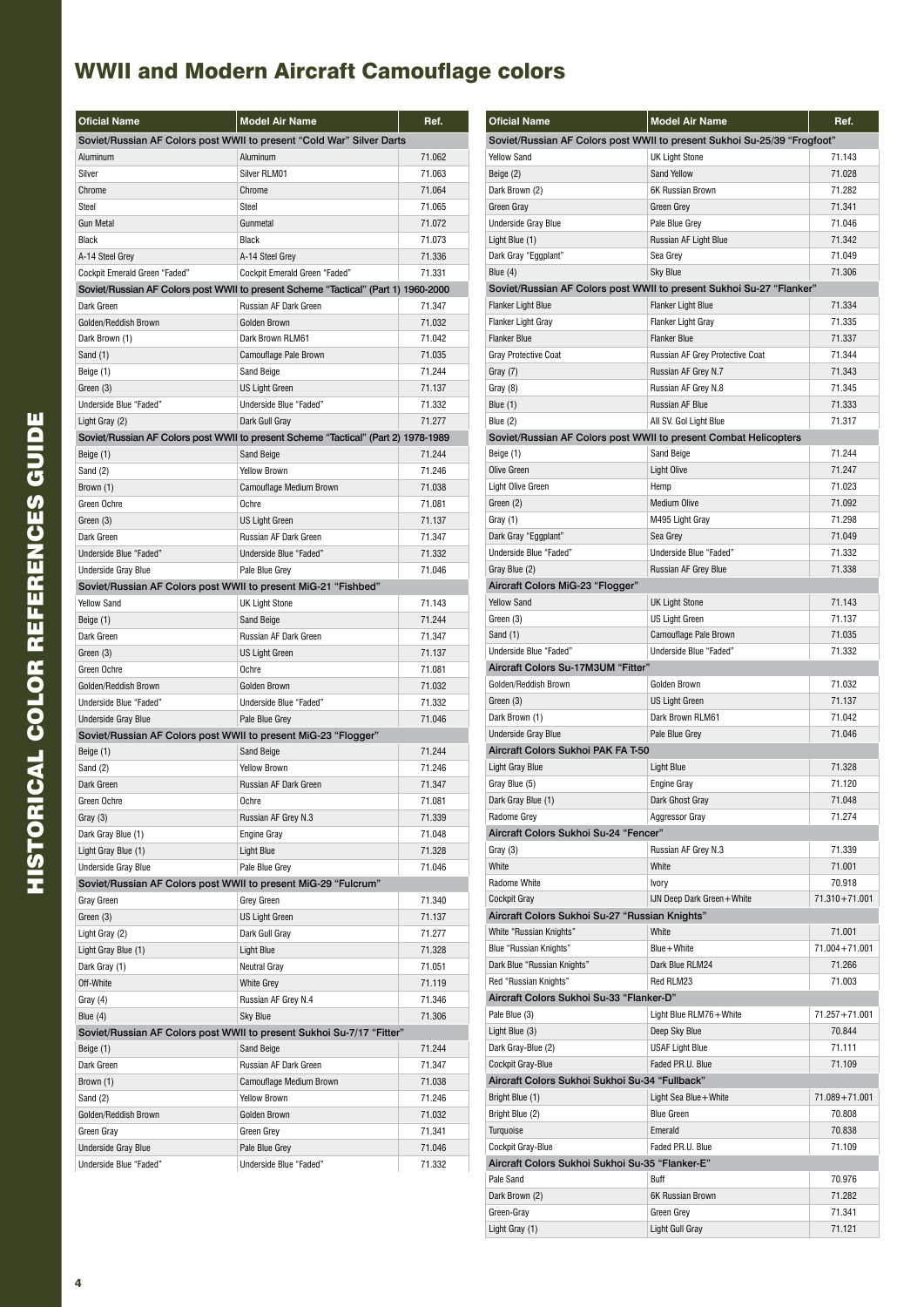| <b>Oficial Name</b>                               | <b>Model Air Name</b>                                          | Ref.              | FS    |
|---------------------------------------------------|----------------------------------------------------------------|-------------------|-------|
| USAF & US Navy post WWII to present               |                                                                |                   |       |
| ANA 501 Douglas 9431 Blue                         | <b>French Blue</b>                                             | $71.088 + 70.510$ | 15102 |
| ANA 502 Blue Thunderbirds                         | Signal Blue                                                    | $71.091 + 70.510$ | 15044 |
| ANA 509 Red Thunderbirds                          | <b>Flat Red</b>                                                | $70.957 + 70.510$ | 11136 |
| ANA 511 Glossy Insignia White                     | Insignia White                                                 | $71.279 + 70.510$ | 17875 |
| ANA 512 Aircraft Gray                             | <b>Flanker Light Gray</b>                                      | 71.335            | 36473 |
| ANA 601 Non Specular Insignia White               | Insignia White                                                 | 71.279            | 37875 |
| ANA 603 Medium Gunship Gray                       | Medium Gunship Gray                                            | 71.097            | 36118 |
| ANA 604 Non Specular Black                        | <b>Black</b>                                                   | 71.057            | 37038 |
| ANA 607 Non Specular Sea Blue                     | <b>USN Sea Blue</b>                                            | 71.295            | 35042 |
| ANA 608 Intermediate Blue<br>/ Navy Blue 212      | Intermediate Blue                                              | 71.299            | 35164 |
| ANA 612 Gunship Green                             | <b>USAF Green</b>                                              | 71.124            | 34092 |
| ANA 615 Middlestone                               | Middlestone                                                    | 71.031            | 30266 |
| ANA 616 Desert Sand                               | <b>US Desert Sand</b>                                          | 71.140            | 30279 |
| ANA 617 Field Drab                                | <b>US Field Drab</b>                                           | 71.139            | 30118 |
| ANA 620 Glossy Gull Gray                          | Light Gull Gray                                                | $71.121 + 70.510$ | 16440 |
| ANA 620 Non Specular Gull Gray                    | Light Gull Gray                                                | 71.121            | 36440 |
| ANA 621 Dark Gull Gray                            | Dark Gull Gray                                                 | 71.277            | 36231 |
| ANA 623 Glossy Sea Blue                           | Glossy Sea Blue                                                | 71.300            | 15042 |
| ANA 625 Dark Gunship Gray<br>/ European I Grey    | Seaplane Gray                                                  | 71.314            | 36081 |
| ANA 628 Sierra Tan                                | <b>USAF Brown</b>                                              | 71.125            | 30219 |
| ANA 631 Dark Green/Army Forest Green              | <b>US Forest Green</b>                                         | 71.294            | 34079 |
| <b>Aggressor Gray</b>                             | <b>Aggressor Gray</b>                                          | 71.274            | 36251 |
| <b>Air Superiority Blue</b>                       | Underside Blue "Faded"                                         | 71.332            | 35450 |
| Aluminum                                          | Aluminum                                                       | 71.062            |       |
| <b>Brown Olympic Russet</b>                       | Rust                                                           | 71.080            | 30111 |
| Camouflage Gray                                   | USAAF Light Gray                                               | 71.296            | 36622 |
| Dark Compass Ghost Grey                           | Dark Ghost Grey                                                | 71.120            | 36320 |
| Dark Green                                        | US Loam                                                        | 71.292            | 34086 |
| Duck Egg Blue                                     | <b>Light Blue</b>                                              | 71.328            | 35622 |
| Green                                             | Green                                                          | 71.329            | 34159 |
| Gris Camuflaje                                    | Camouflage Gray                                                | 71.280            | 36170 |
| Light Blue International                          | <b>USAF Light Blue</b>                                         | 71.111            | 35109 |
| <b>Light Compass Ghost Grey</b>                   | <b>USN Light Ghost Grey</b>                                    | 70.615            | 36375 |
| Light Grey                                        | <b>USAF Light Gray</b>                                         | 71.276            | 36495 |
| Light Oran. Yellow                                | <b>US Interior Yellow</b>                                      | 71.107            |       |
| <b>Marine Corps Green</b>                         | <b>Yellow Olive</b>                                            | 71.013            | 34052 |
| Médium Gray (Neutral Gray)                        | <b>USAF Medium Gray</b>                                        | 71.275            | 36270 |
| <b>Medium Green</b>                               | <b>US Dark Green</b>                                           | 71.289            | 34102 |
| Medium Grey                                       | Medium Gray                                                    | 71.114            | 35237 |
| NATO Black                                        | NATO Black                                                     | 71.251            | 37030 |
| <b>Brown</b>                                      | Camouflage Pale Brown                                          | 71.035            | 30140 |
| <b>Neutral Gray</b>                               | <b>Neutral Gray</b>                                            | 71.051            | 36173 |
| Ocean Grey                                        | Ocean Grey                                                     | 71.273            | 36176 |
| Olive                                             | <b>Interior Green</b>                                          | 71.010            | 34098 |
| Pale Green                                        | Pale Blue                                                      | 71.008            | 35414 |
| Pale Yellow Pink/Sand                             | Desert Tan                                                     | 70.613            | 33717 |
| Radome Tan                                        | Beige                                                          | 71.074            | 33695 |
| Sand                                              | IAF Sand                                                       | 71.327            | 33531 |
| Sand Brown                                        | US Sand                                                        | 71.138            | 30277 |
| Tan Green                                         | Hemp                                                           | 71.023            | 34201 |
| Yellow Sand (Tan)                                 | USAF Tan                                                       | 71.348            | 30400 |
| USAF & US NAVY post WWII (Aluminum/Natural Metal) |                                                                |                   |       |
| Aluminum                                          | Aluminum                                                       | 71.062            |       |
| Aluminum                                          | Aluminum (Metal Color)                                         | 77.701            |       |
| ANA 604 Non Specular Black                        | Black                                                          | 71.057            | 37038 |
| ANA 601 Non Specular Insignia White               | Insignia White                                                 | 71.279            | 37875 |
|                                                   | USAF & US NAVY post WWII to present (South East Asia - SEA)    |                   |       |
| ANA 628 Sierra Tan                                | <b>USAF Brown</b>                                              | 71.125            | 30219 |
| ANA 631 Dark Green/Army Forest Green              | <b>US Forest Green</b>                                         | 71.294            | 34079 |
| Medium Green                                      | <b>US Dark Green</b>                                           | 71.289            | 34102 |
| Camouflage Gray                                   | <b>USAAF Light Gray</b>                                        | 71.296            | 36622 |
|                                                   | USAF & US NAVY post WWII to present (Vietnam SWA "Asia Minor") |                   |       |
| Yellow Sand (Tan)                                 | USAF Tan                                                       | 71.348            | 30400 |
| ANA 631 Dark Green/Army Forest Green              | <b>US Forest Green</b>                                         | 71.294            | 34079 |
| Brown                                             | Camouflage Pale Brown                                          | 71.035            | 30140 |
| Camouflage Gray                                   | <b>USAAF Light Gray</b>                                        | 71.296            | 36622 |

| <b>Oficial Name</b>                                                                     | <b>Model Air Name</b>                                                              | Ref.   | <b>FS</b> |
|-----------------------------------------------------------------------------------------|------------------------------------------------------------------------------------|--------|-----------|
|                                                                                         | USAF & US NAVY post WWII to present (Strategic Air Command "SAC" Vol. 1)           |        |           |
| <b>Tan Green</b>                                                                        | Hemp                                                                               | 71.023 | 34201     |
| ANA 631 Dark Green/Army Forest Green                                                    | <b>US Forest Green</b>                                                             | 71.294 | 34079     |
| Green                                                                                   | Green                                                                              | 71.329 | 34159     |
| ANA 604 Non Specular Black                                                              | Black                                                                              | 71.057 | 37038     |
| ANA 601 Non Specular Insignia White                                                     | Insignia White                                                                     | 71.279 | 37875     |
|                                                                                         | USAF & US NAVY post WWII to present (Strategic Air Command "SAC" Vol. 2)           |        |           |
| ANA 625 Dark Gunship Gray<br>/ European I Grey                                          | Seaplane Gray                                                                      | 71.314 | 36081     |
| Dark Green                                                                              | US Loam                                                                            | 71.292 | 34086     |
| ANA 603 Medium Gunship Gray                                                             | Medium Gunship Gray                                                                | 71.097 | 36118     |
|                                                                                         | USAF & US NAVY post WWII to present (Aerospace Defence Command "ADCOM" 1968)       |        |           |
| ANA 512 Aircraft Gray                                                                   | <b>Flanker Light Gray</b>                                                          | 71.335 | 36473     |
|                                                                                         | USAF & US NAVY post WWII to present (Air Superiority Blue 1974)                    |        |           |
| Air Superiority Blue                                                                    | Underside Blue "Faded"                                                             | 71.332 | 35450     |
|                                                                                         | USAF & US NAVY post WWII to present (F-15 Compass Ghost Gray from 1973 to present) |        |           |
| Dark Compass Ghost Grey                                                                 | Dark Ghost Grey                                                                    | 71.120 | 36320     |
| <b>Light Compass Ghost Grey</b>                                                         | <b>USN Light Ghost Grey</b>                                                        | 70.615 | 36375     |
|                                                                                         | USAF & US NAVY post WWII to present (Mod Eagle - Finales 80's)                     |        |           |
| Ocean Grey                                                                              | Ocean Grey                                                                         | 71.273 | 36176     |
| <b>Aggressor Gray</b>                                                                   | <b>Aggressor Gray</b>                                                              | 71.274 | 36251     |
|                                                                                         | USAF & US NAVY post WWII to present (F-18, F-22, F-35, etc., Compass Ghost Gray)   |        |           |
| Dark Compass Ghost Grey                                                                 | Dark Ghost Grey                                                                    | 71.120 | 36320     |
| <b>Light Compass Ghost Grey</b>                                                         | <b>USN Light Ghost Grey</b>                                                        | 70.615 | 36375     |
| Light Grey                                                                              | <b>USAF Light Gray</b>                                                             | 71.276 | 36495     |
| <b>Medium Grev</b>                                                                      | Medium Gray                                                                        | 71.114 | 35237     |
| Radome Tan                                                                              | Beige                                                                              | 71.074 | 33798     |
| USAF & US NAVY post WWII to present (Ferris 1977)                                       |                                                                                    |        |           |
| Dark Compass Ghost Grey                                                                 | Dark Ghost Grey                                                                    | 71.120 | 36320     |
| ANA 621 Dark Gull Gray                                                                  | Dark Gull Gray                                                                     | 71.277 | 36231     |
| ANA 620 Non Specular Gull Gray                                                          | Light Gull Gray                                                                    | 71.121 | 36440     |
| Camouflage Gray                                                                         | <b>USAAF Light Gray</b>                                                            | 71.296 | 36622     |
| ANA 603 Medium Gunship Gray                                                             | Medium Gunship Gray                                                                | 71.097 | 36118     |
|                                                                                         | USAF & US NAVY post WWII to present (A-10A Prototype YA-10A - 1972/1974)           |        |           |
| ANA 512 Aircraft Gray                                                                   | <b>Flanker Light Gray</b>                                                          | 71.335 | 36473     |
| ANA 603 Medium Gunship Gray                                                             | Medium Gunship Gray                                                                | 71.097 | 36118     |
|                                                                                         | USAF & US NAVY post WWII to present (A-10A Pre-production 1975)                    |        |           |
| ANA 603 Medium Gunship Gray                                                             | Medium Gunship Gray                                                                | 71.097 | 36118     |
| Dark Compass Ghost Grey                                                                 | Dark Ghost Grey                                                                    | 71.120 | 36320     |
| Sand Brown                                                                              | US Sand                                                                            | 71.138 | 30277     |
| ANA 604 Non Specular Black                                                              | <b>Black</b>                                                                       | 71.057 | 37038     |
| ANA 601 Non Specular Insignia White                                                     | Insignia White                                                                     | 71.279 | 37875     |
| USAF & US NAVY post WWII to present<br>(Base Color A-10A Serial Number 75-0258/72-0262) |                                                                                    |        |           |
| Light Compass Ghost Grey                                                                | <b>USN Light Ghost Grey</b>                                                        | 70.615 | 36375     |
|                                                                                         | USAF & US NAVY post WWII to present (A-10A - Snow Scheme)                          |        |           |
| ANA 601 Non Specular Insignia White                                                     | Insignia White                                                                     | 71.279 | 37875     |
| ANA 612 Gunship Green                                                                   | <b>USAF Green</b>                                                                  | 71.124 | 34092     |
| ANA 625 Dark Gunship Gray                                                               |                                                                                    |        |           |
| / European I Grey                                                                       | Seaplane Gray                                                                      | 71.314 | 36081     |
|                                                                                         | USAF & US NAVY post WWII to present (A-10A - Flipper Scheme)                       |        |           |
| Light Grey                                                                              | <b>USAF Light Gray</b>                                                             | 71.276 | 36495     |
| Medium Gray (Neutral Gray)                                                              | <b>USAF Medium Gray</b>                                                            | 71.275 | 36270     |
| ANA 625 Dark Gunship Gray<br>/ European I Grey                                          | Seaplane Gray                                                                      | 71.314 | 36081     |
|                                                                                         | USAF & US NAVY post WWII to present (A-10A - Peanut Scheme)                        |        |           |
| ANA 615 Middlestone                                                                     | Middlestone                                                                        | 71.031 | 30266     |
| Yellow Sand (Tan)                                                                       | USAF Tan                                                                           | 71.348 | 30400     |
| Brown                                                                                   | Camouflage Pale Brown                                                              | 71.035 | 30140     |
|                                                                                         | USAF & US NAVY post WWII to present (A-10A - Ghost Scheme)                         |        |           |
| Dark Compass Ghost Grey                                                                 | Dark Ghost Grey                                                                    | 71.120 | 36320     |
| <b>Light Compass Ghost Grey</b>                                                         | <b>USN Light Ghost Grey</b>                                                        | 70.615 | 36375     |
| ANA 603 Medium Gunship Gray                                                             | Medium Gunship Gray                                                                | 71.097 | 36118     |
|                                                                                         | USAF & US NAVY post WWII to present (A-10A - Chacoal Lizzard Scheme)               |        |           |
| ANA 603 Medium Gunship Gray                                                             | Medium Gunship Gray                                                                | 71.097 | 36118     |
| Medium Green                                                                            | <b>US Dark Green</b>                                                               | 71.289 | 34102     |
| ANA 612 Gunship Green                                                                   | <b>USAF Green</b>                                                                  | 71.124 | 34092     |
| ANA 621 Dark Gull Gray                                                                  | Dark Gull Gray                                                                     | 71.277 | 36231     |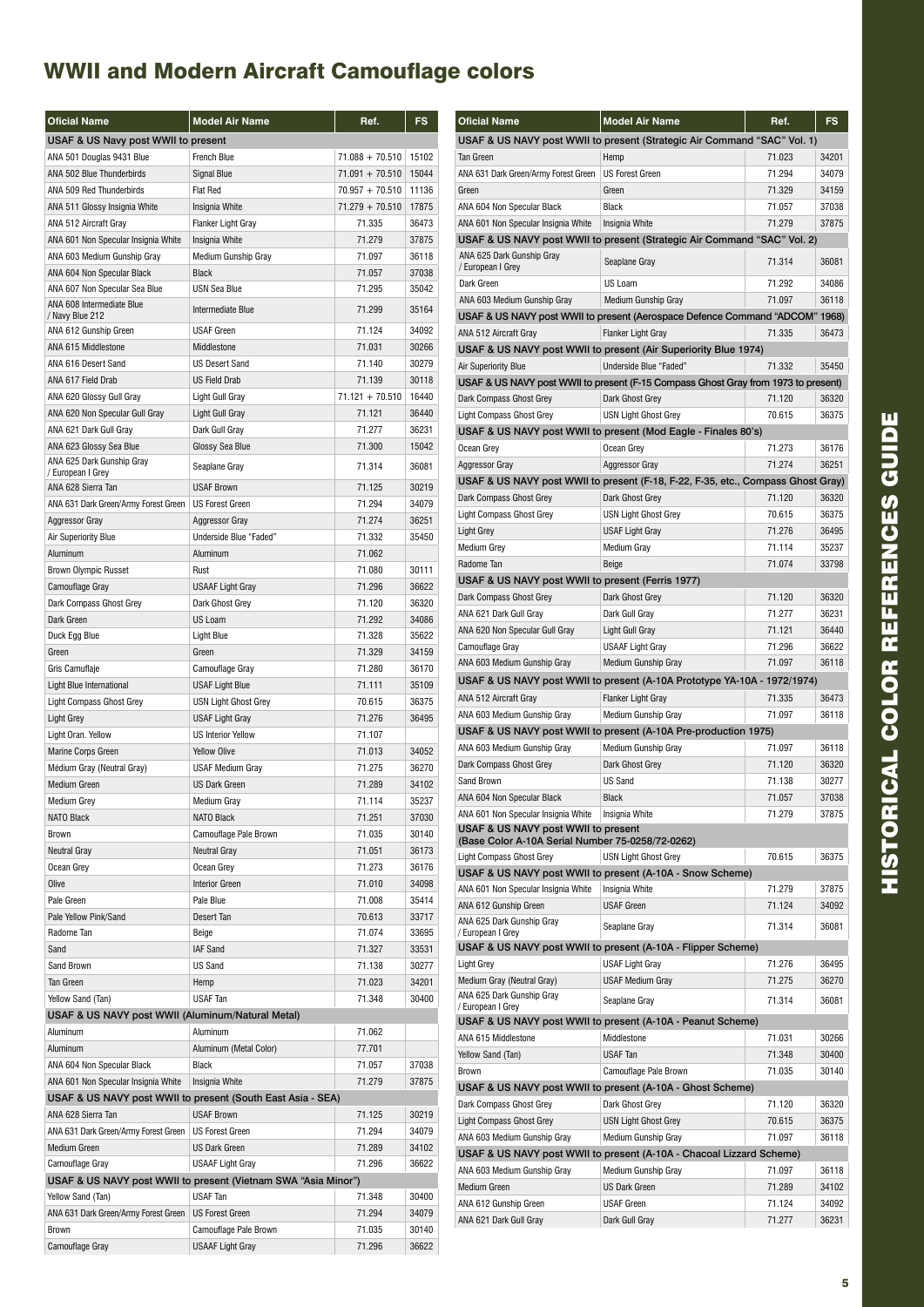| <b>Oficial Name</b>                                                                                      | <b>Model Air Name</b>                                                        | Ref.              | <b>FS</b> |
|----------------------------------------------------------------------------------------------------------|------------------------------------------------------------------------------|-------------------|-----------|
|                                                                                                          | USAF & US NAVY post WWII to present (A-10A - Asymetrical 1976 Scheme)        |                   |           |
| Médium Gray (Neutral Gray)                                                                               | USAF Medium Grav                                                             | 71.275            | 36270     |
| <b>Light Grey</b>                                                                                        | Grey Blue RLM84                                                              | 71.103            | 36559     |
|                                                                                                          | USAF & US NAVY post WWII to present (A-10A - False Canopy Scheme)            |                   |           |
| Médium Gray (Neutral Gray)                                                                               | <b>USAF Medium Gray</b>                                                      | 71.275            | 36270     |
| <b>Light Grey</b>                                                                                        | Grey Blue RLM84                                                              | 71.103            | 36559     |
| ANA 603 Medium Gunship Gray                                                                              | <b>Medium Gunship Gray</b>                                                   | 71.097            | 36118     |
| USAF & US NAVY post WWII to present - Scheme Number 1<br>(A-10A Joint Attack Weapons System "JAWS" 1977) |                                                                              |                   |           |
| Sand Brown (Base Color)                                                                                  | US Sand                                                                      | 71.138            | 30277     |
| ANA 617 Field Drab                                                                                       | <b>US Field Drab</b>                                                         | 71.139            | 30118     |
| ANA 612 Gunship Green                                                                                    | <b>USAF Green</b>                                                            | 71.124            | 34092     |
| Medium Green                                                                                             | <b>US Dark Green</b>                                                         | 71.289            | 34102     |
| USAF & US NAVY post WWII to present - Scheme Number 2                                                    |                                                                              |                   |           |
| (A-10A Joint Attack Weapons System "JAWS" 1977)                                                          |                                                                              |                   |           |
| ANA 621 Dark Gull Gray (Base Color)                                                                      | Dark Gull Gray                                                               | 71.277            | 36231     |
| ANA 617 Field Drab                                                                                       | <b>US Field Drab</b>                                                         | 71.139            | 30118     |
| ANA 612 Gunship Green                                                                                    | <b>USAF Green</b>                                                            | 71.124            | 34092     |
| Medium Green                                                                                             | <b>US Dark Green</b>                                                         | 71.289            | 34102     |
| USAF & US NAVY post WWII to present - Scheme Number 3<br>(A-10A Joint Attack Weapons System "JAWS" 1977) |                                                                              |                   |           |
| Medium Green (Base Color)                                                                                | <b>US Dark Green</b>                                                         | 71.289            | 34102     |
| ANA 617 Field Drab                                                                                       | <b>US Field Drab</b>                                                         | 71.139            | 30118     |
| Sand Brown                                                                                               | <b>US Sand</b>                                                               | 71.138            | 30277     |
| ANA 612 Gunship Green                                                                                    | USAF Green                                                                   | 71.124            | 34092     |
| ANA 621 Dark Gull Grav                                                                                   | Dark Gull Gray                                                               | 71.277            | 36231     |
| USAF & US NAVY post WWII to present (European I)                                                         |                                                                              |                   |           |
| ANA 625 Dark Gunship Gray<br>/ European I Grey                                                           | Seaplane Gray                                                                | 71.314            | 36081     |
| ANA 631 Dark Green/Army Forest Green                                                                     | <b>US Forest Green</b>                                                       | 71.294            | 34079     |
| Medium Green                                                                                             | <b>US Dark Green</b>                                                         | 71.289            | 34102     |
| ANA 612 Gunship Green                                                                                    | <b>USAF Green</b>                                                            | 71.124            | 34092     |
| USAF & US NAVY post WWII to present (Egypt I)                                                            |                                                                              |                   |           |
| ANA 603 Medium Gunship Gray                                                                              | <b>Medium Gunship Gray</b>                                                   | 71.097            | 36118     |
| Médium Gray (Neutral Gray)                                                                               | <b>USAF Medium Gray</b>                                                      | 71.275            | 36270     |
| <b>Light Compass Ghost Grey</b>                                                                          | <b>USN Light Ghost Grey</b>                                                  | 70.615            | 36375     |
| Dark Compass Ghost Grey                                                                                  | Dark Ghost Grey                                                              | 71.120            | 36320     |
|                                                                                                          | USAF & US NAVY post WWII to present (Wraparound "SEA" 1981)                  |                   |           |
| ANA 628 Sierra Tan                                                                                       | <b>USAF Brown</b>                                                            | 71.125            | 30219     |
| ANA 631 Dark Green/Army Forest Green                                                                     | <b>US Forest Green</b>                                                       | 71.294            | 34079     |
| <b>Medium Green</b>                                                                                      | <b>US Dark Green</b>                                                         | 71.289            | 34102     |
|                                                                                                          | USAF & US NAVY post WWII to present (Wraparound "ANG" 1-1986)                |                   |           |
| ANA 631 Dark Green/Army Forest Green   US Forest Green                                                   |                                                                              | 71.294            | 34079     |
| ANA 625 Dark Gunship Gray<br>/ European I Grey                                                           | Seaplane Gray                                                                | 71.314            | 36081     |
| ANA 604 Non Specular Black                                                                               | <b>Black</b>                                                                 | 71.057            | 37038     |
|                                                                                                          | USAF & US NAVY post WWII to present (Wraparound "ANG" 2-1990)                |                   |           |
| ANA 603 Medium Gunship Gray                                                                              | Medium Gunship Gray                                                          | 71.097            | 36118     |
| Medium Gray (Neutral Gray)                                                                               | USAF Medium Gray                                                             | 71.275            | 36270     |
| ANA 604 Non Specular Black                                                                               | <b>Black</b>                                                                 | 71.057            | 37038     |
| USAF & US NAVY post WWII to present (Hill)                                                               |                                                                              |                   |           |
| ANA 603 Medium Gunship Gray                                                                              | Medium Gunship Gray                                                          | 71.097            | 36118     |
| Médium Gray (Neutral Gray)                                                                               | <b>USAF Medium Gray</b>                                                      | 71.275            | 36270     |
| Light Compass Ghost Grey                                                                                 | <b>USN Light Ghost Grey</b>                                                  | 70.615            | 36375     |
|                                                                                                          | USAF & US NAVY post WWII to present (Tactical Air Command "TAC" 1981 & 1991) |                   |           |
| ANA 604 Non Specular Black                                                                               | Black                                                                        | 71.057            | 37038     |
| ANA 603 Medium Gunship Gray                                                                              | Medium Gunship Gray                                                          | 71.097            | 36118     |
|                                                                                                          | USAF & US NAVY post WWII to present (Air Mobility Command "AMC" 80's)        |                   |           |
| ANA 601 Non Specular Insignia White                                                                      | Insignia White                                                               | 71.279            | 37875     |
| Camouflage Gray                                                                                          | <b>USAAF Light Gray</b>                                                      | 71.296            | 36622     |
| ANA 501 Douglas 9431 Blue                                                                                | <b>French Blue</b>                                                           | $71.088 + 70.510$ | 15102     |
|                                                                                                          | USAF & US NAVY post WWII to present (Air Mobility Command "AMC" Medio 80's)  |                   |           |
| ANA 625 Dark Gunship Gray<br>/ European I Grey                                                           | Seaplane Gray                                                                | 71.314            | 36081     |
| Camouflage Gray                                                                                          | <b>USAAF Light Gray</b>                                                      | 71.296            | 36622     |
|                                                                                                          | USAF & US NAVY post WWII to present (Air Mobility Command "AMC" 1991)        |                   |           |
| <b>Neutral Gray</b>                                                                                      | <b>Neutral Gray</b>                                                          | 71.051            | 36173     |

| <b>Oficial Name</b>                                     | <b>Model Air Name</b>     | Ref.   | FS    |
|---------------------------------------------------------|---------------------------|--------|-------|
| Aggressor Schemes (USAF & US Navy post WWII to present) |                           |        |       |
| Grape                                                   |                           |        |       |
| Pale Green                                              | Pale Blue                 | 71.008 | 35414 |
| Light Blue International                                | <b>USAF Light Blue</b>    | 71.111 | 35109 |
| ANA 608 Intermediate Blue<br>/ Navy Blue 212            | Intermediate Blue         | 71.299 | 35164 |
| Duck Egg Blue                                           | Light Blue                | 71.328 | 35622 |
| Old Lizard                                              |                           |        |       |
| ANA 617 Field Drab                                      | <b>US Field Drab</b>      | 71.139 | 30118 |
| Sand                                                    | <b>IAF Sand</b>           | 71.327 | 33531 |
| Grey 2                                                  |                           |        |       |
| ANA 512 Aircraft Gray                                   | <b>Flanker Light Gray</b> | 71.335 | 36473 |
| Pumpkin                                                 |                           |        |       |
| <b>Light Orange Yellow</b>                              | Beige                     | 71.074 | 33695 |
| Olive                                                   | <b>Interior Green</b>     | 71.010 | 34098 |
| Camouflage Gray                                         | <b>USAAF Light Gray</b>   | 71.296 | 36622 |
| Silver                                                  |                           |        |       |
| Aluminum                                                | Aluminum                  | 71.062 |       |
| Aluminum                                                | Aluminum (Metal Color)    | 77.701 |       |
| <i><b>VNAF/Gomer</b></i>                                |                           |        |       |
| ANA 628 Sierra Tan                                      | <b>USAF Brown</b>         | 71.125 | 30219 |
| ANA 631 Dark Green/Army Forest Green                    | <b>US Forest Green</b>    | 71.294 | 34079 |
| Medium Green                                            | <b>US Dark Green</b>      | 71.289 | 34102 |
| Camouflage Gray                                         | <b>USAAF Light Gray</b>   | 71.296 | 36622 |
| Frog                                                    |                           |        |       |
| <b>Brown Olympic Russet</b>                             | Rust                      | 71.080 | 30111 |
| Pale Yellow Pink / Sand                                 | Desert Tan                | 70.613 | 33717 |
| <b>Marine Corps Green</b>                               | <b>Yellow Olive</b>       | 71.013 | 34052 |
| Duck Egg Blue                                           | Light Blue                | 71.328 | 35622 |
| Old Blue                                                |                           |        |       |
| Pale Green                                              | Pale Blue                 | 71.008 | 35414 |
| Light Blue International                                | <b>USAF Light Blue</b>    | 71.111 | 35109 |
| ANA 608 Intermediate Blue<br>/ Navy Blue 212            | Intermediate Blue         | 71.299 | 35164 |
| Duck Egg Blue                                           | Light Blue                | 71.328 | 35622 |
| <b>New Blue</b>                                         |                           |        |       |
| Pale Green                                              | Pale Blue                 | 71.008 | 35414 |
| Light Blue International                                | <b>USAF Light Blue</b>    | 71.111 | 35109 |
| ANA 608 Intermediate Blue<br>/ Navy Blue 212            | Intermediate Blue         | 71.299 | 35164 |
| <b>Flogger 1</b>                                        |                           |        |       |
| Yellow Sand (Tan)                                       | <b>USAF Tan</b>           | 71.348 | 30400 |
| Brown                                                   | Camouflage Pale Brown     | 71.035 | 30140 |
| ANA 631 Dark Green/Army Forest Green                    | <b>US Forest Green</b>    | 71.294 | 34079 |
| <b>Blue Flanker</b>                                     |                           |        |       |
| Air Superiority Blue                                    | Underside Blue "Faded"    | 71.332 | 35450 |
| Médium Gray (Neutral Gray)                              | <b>USAF Medium Gray</b>   | 71.275 | 36270 |
| Light Blue International                                | <b>USAF Light Blue</b>    | 71.111 | 35109 |
| Lizard Flanker                                          |                           |        |       |
| ANA 616 Desert Sand                                     | <b>US Desert Sand</b>     | 71.140 | 30279 |
| Brown                                                   | Camouflage Pale Brown     | 71.035 | 30140 |
| ANA 631 Dark Green/Army Forest Green                    | <b>US Forest Green</b>    | 71.294 | 34079 |
| Desert Fulcrum                                          |                           |        |       |
| Brown                                                   | Camouflage Pale Brown     | 71.035 | 30140 |
| ANA 616 Desert Sand                                     | <b>US Desert Sand</b>     | 71.140 | 30279 |
| Médium Gray (Neutral Gray)                              | <b>USAF Medium Gray</b>   | 71.275 | 36270 |
| Flogger 2                                               |                           |        |       |
| Yellow Sand (Tan)                                       | <b>USAF Tan</b>           | 71.348 | 30400 |
| Brown                                                   | Camouflage Pale Brown     | 71.035 | 30140 |
| ANA 631 Dark Green/Army Forest Green                    | <b>US Forest Green</b>    | 71.294 | 34079 |
| Médium Gray (Neutral Gray)                              | <b>USAF Medium Gray</b>   | 71.275 | 36270 |
| MiG-29                                                  |                           |        |       |
| ANA 608 Intermediate Blue<br>/ Navy Blue 212            | Intermediate Blue         | 71.299 | 35164 |
| Light Grey                                              | <b>USAF Light Gray</b>    | 71.276 | 36495 |
| Médium Gray (Neutral Gray)                              | <b>USAF Medium Gray</b>   | 71.275 | 36270 |
|                                                         |                           |        |       |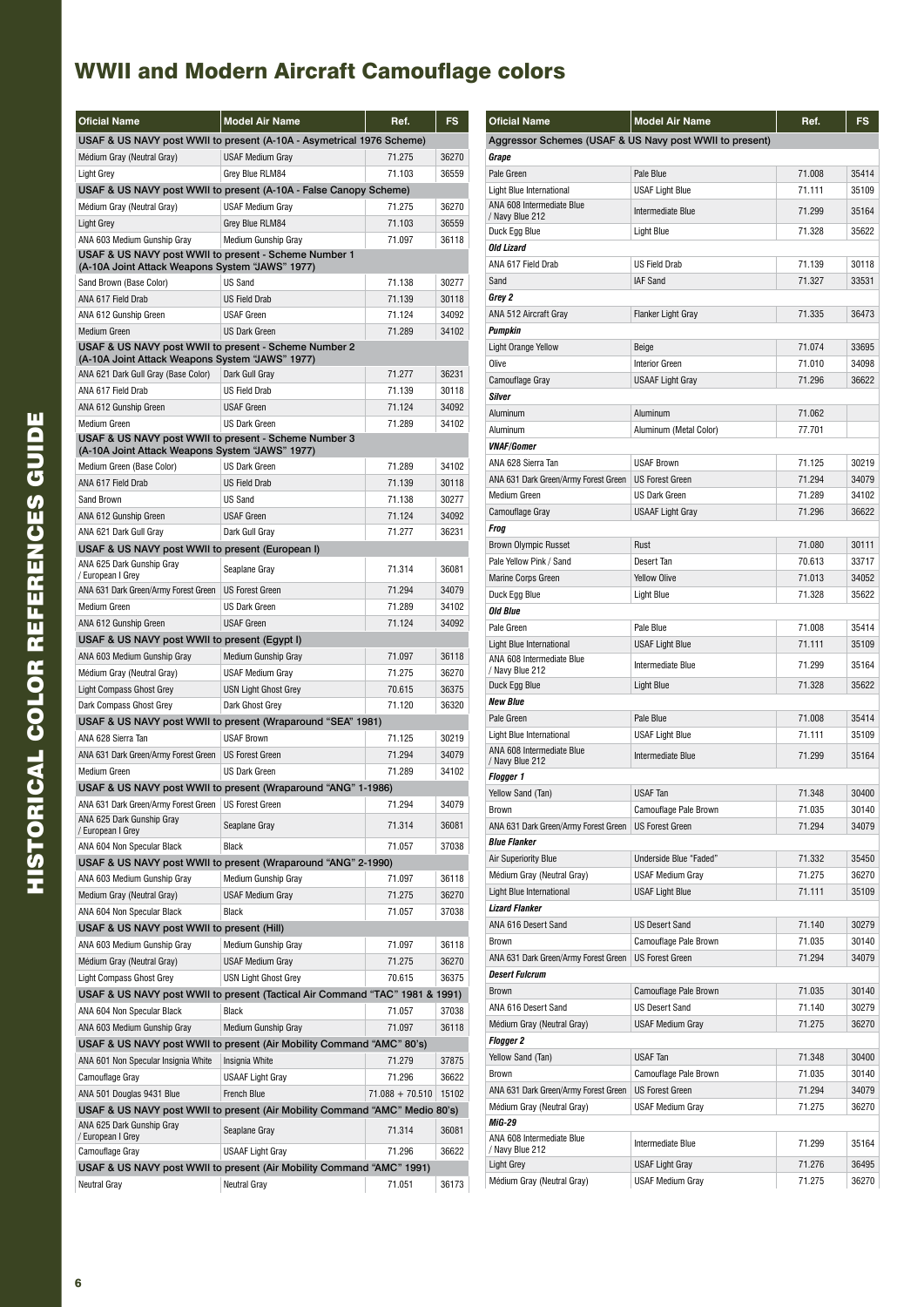| <b>Oficial Name</b>                                  | <b>Model Air Name</b>       | Ref.              | <b>FS</b> |
|------------------------------------------------------|-----------------------------|-------------------|-----------|
| USAF & US Navy post WWII to present (Thunderbirds)   |                             |                   |           |
| Aluminum                                             | Aluminum                    | 71.062            |           |
| Aluminum                                             | Aluminum (Metal Color)      | 77.701            |           |
| ANA 601 Non Specular Insignia White                  | Insignia White              | 71.279            | 37875     |
| ANA 509 Red Thunderbirds                             | Flat Red                    | $70.957 + 70.510$ | 11136     |
| ANA 502 Blue Thunderbirds                            | <b>Signal Blue</b>          | $71.091 + 70.510$ | 15044     |
| USAF & US Navy Helicopters UH-1N, CH-53, CH-46, AH-1 |                             |                   |           |
| Light Ghost Grey                                     | <b>USN Light Ghost Grev</b> | 70.615            | 36.375    |
| <b>Medium Grey</b>                                   | <b>Medium Grav</b>          | 71.114            | 35.237    |

| <b>Oficial Name</b>                     | <b>Model Air Name</b>       | Ref.                     | <b>FS</b> |  |
|-----------------------------------------|-----------------------------|--------------------------|-----------|--|
| USAF & US Navy Helicopters CH-53        |                             |                          |           |  |
| Light Grey                              | Light Gull Gray             | $71.121 + 70.510$ 36.440 |           |  |
| USAF & US Navy Helicopters CH-46        |                             |                          |           |  |
| ANA 603 Medium Gunship Gray             | <b>Medium Gunship Gray</b>  | 71.097                   | 36.118    |  |
| USAF & US Navy Helicopters MV-22 Osprey |                             |                          |           |  |
| <b>Light Ghost Grey</b>                 | <b>USN Light Ghost Grev</b> | 70.615                   | 36.375    |  |
| Gray Blue (5)                           | <b>Engine Gray</b>          | 71.120                   | 36.320    |  |
| <b>Medium Grey</b>                      | <b>Medium Gray</b>          | 71.114                   | 35.237    |  |

## List of WWI, WWII and Modern AFV Camouflage colors based on official documentation

| <b>RAL</b> | <b>Oficial Name</b>      | <b>Model Air Name</b> | Ref.   |
|------------|--------------------------|-----------------------|--------|
|            | Wehrmacht Heer 1939-1945 |                       |        |
| 1001       | Elfenbein                | Ivory                 | 71.075 |
| 1006       | Gelb                     | Yellow Ochre          | 71.033 |
| 3000       | Rot                      | Red                   | 71.269 |
| 6003       | Olivgrün                 | <b>Medium Olive</b>   | 71.092 |
| 6006       | Feldgrau                 | German Grey           | 71.268 |
| 6007       | Grün                     | Camouflage Dark Green | 71.019 |
| 7008       | Graugrün                 | Camouflage Grey Green | 71.116 |
| 7016       | Blaugrau                 | <b>Blue Grey</b>      | 71.115 |
| 7021       | Dunkelgrau               | Panzer Dark Grey      | 71.056 |
| 7027       | Grau                     | Camouflage Grey       | 71.118 |
| 7028       | Dunkelgelb               | Dark Yellow           | 71.025 |
| 8000       | Gelbbraun                | German Green Brown    | 71.272 |
| 8012       | Rot (Rotbraun)           | German Red Brown      | 71.271 |
| 8017       | Rotbraun                 | Armour Brown          | 71.041 |
| 8020       | Braun                    | Camouflage Brown      | 71.117 |
| 9001       | Weiß                     | Off-White             | 71.270 |
| 9002       | Weiß                     | <b>White Grev</b>     | 71.119 |
| 9005       | Schwarz                  | <b>Black</b>          | 71.057 |

| <b>Oficial Name</b>              | <b>Model Air Name</b>  | Ref.   | <b>FS</b> |
|----------------------------------|------------------------|--------|-----------|
| <b>USA WWII (EUROPE PACIFIC)</b> |                        |        |           |
| <b>Black</b>                     | <b>Black</b>           | 71.057 | 37038     |
| Dark Green                       | <b>US Dark Green</b>   | 71.289 | 34102     |
| Desert Sand                      | <b>US Desert Sand</b>  | 71.140 | 30279     |
| Earth Brown                      | <b>US Earth Brown</b>  | 71.290 | 30099     |
| <b>Earth Red</b>                 | <b>US Earth Red</b>    | 71.293 | 30117     |
| <b>Earth Yellow</b>              | <b>US Earth Yellow</b> | 71.291 | 30257     |
| <b>Forest Green</b>              | <b>US Forest Green</b> | 71.294 | 34079     |
| <b>Light Green</b>               | <b>US Light Green</b>  | 71.137 | 34151     |
| Loam                             | US Loam                | 71.292 | 34086     |
| Olive Drab                       | <b>US Olive Drab</b>   | 71.043 | 34087     |
| Sand                             | US Sand                | 71.138 | 30277     |
| <b>Field Drab</b>                | <b>US Field Drab</b>   | 71.139 | 30118     |
| White                            | Insignia White         | 71.279 | 37875     |

| <b>Oficial Name</b>                 | <b>Model Air Name</b>                                           | Ref.   |
|-------------------------------------|-----------------------------------------------------------------|--------|
| Early German Camo Colors FA         |                                                                 |        |
| Nº 3 Feldgrau                       | German Grey                                                     | 71.268 |
| Nº 17 Erdgelb                       | Nº 17 Earth Yellow                                              | 71.420 |
| Nº 18 Braun Matt                    | Camouflage Medium Brown                                         | 71.038 |
| Nº 28 Grün                          | Grün                                                            | 71.019 |
| Nº 45 Dunkelbraun                   | Armour Brown                                                    | 71.042 |
|                                     | British Army Colors 1936-1945 in the UK, France and N.W. Europe |        |
| Dark Green G4                       | <b>Yellow Olive</b>                                             | 71.013 |
| Khaki Green Num. 3                  | Khaki Green Num. 3                                              | 71.330 |
| Ligth Green G5                      | Russian Green 4BO                                               | 71.017 |
| Nobel's Dark Tarmac Num. 4          | <b>Grey Blue</b>                                                | 71.005 |
| SCC Num. 1A Very Dark Brown         | Dark Brown                                                      | 71.042 |
| SCC Num. 2 Brown                    | Camouflage Pale Brown                                           | 71.035 |
| SCC Num. 7 Green Olive Green        | Dark Green                                                      | 71.012 |
| SCC Num. 14 Blueblack               | Dark Grev Blue                                                  | 71.054 |
| SCC Num. 15 Olive Drab              | <b>USAF Olive Drab</b>                                          | 71.016 |
| Deep Bronce Green No. 24            | <b>UK Bronze Green</b>                                          | 70.607 |
| UK British Italy 1943-1945          |                                                                 |        |
| Dark Olive Green                    | Dark Green                                                      | 71.289 |
| Liath Mud                           | UK Light Mud                                                    | 71.284 |
| SCC Num. 1A Very Dark Brown         | Dark Brown                                                      | 71.042 |
| SCC Num. 2 Brown                    | Camouflage Pale Brown                                           | 71.035 |
| SCC Num. 14 Blueblack               | Dark Grey Blue                                                  | 71.054 |
| SCC Num. 15 Olive Drab              | <b>USAF Olive Drab</b>                                          | 71.016 |
| <b>British Caunter Scheme 40-41</b> |                                                                 |        |
| BSC Num. 28 Silver Grev             | UK BSC 28 Silver Grey                                           | 71.401 |
| BSC Num. 34 Slate                   | Dark Green                                                      | 71.012 |
| BSC Num. 49 Light Purple Brown      | UK BSC 49 Light Purple Brown                                    | 71.402 |
| BSC Num. 61 Light Stone             | <b>UK Light Stone</b>                                           | 71.143 |
| BSC Num. 64 Portland Stone          | UK BSC 64 Portland Stone                                        | 71.288 |
| Khaki Green Num. 3                  | Khaki Green Num. 3                                              | 71.330 |
| UK Alamein Africa 42-43             |                                                                 |        |
| BSC Num. 34 Slate                   | Dark Green                                                      | 71.289 |
| BSC Num. 61 Ligth Stone             | <b>UK Light Stone</b>                                           | 71.143 |
| Dark Olive Green                    | Armour Green                                                    | 71.011 |
| Desert Pink ZI                      | <b>UK Desert Pink</b>                                           | 71.400 |
| SCC Num. 1A Very Dark Brown         | Dark Brown                                                      | 71.042 |
| SCC Num. 14 Blueblack               | Dark Grev Blue                                                  | 71.054 |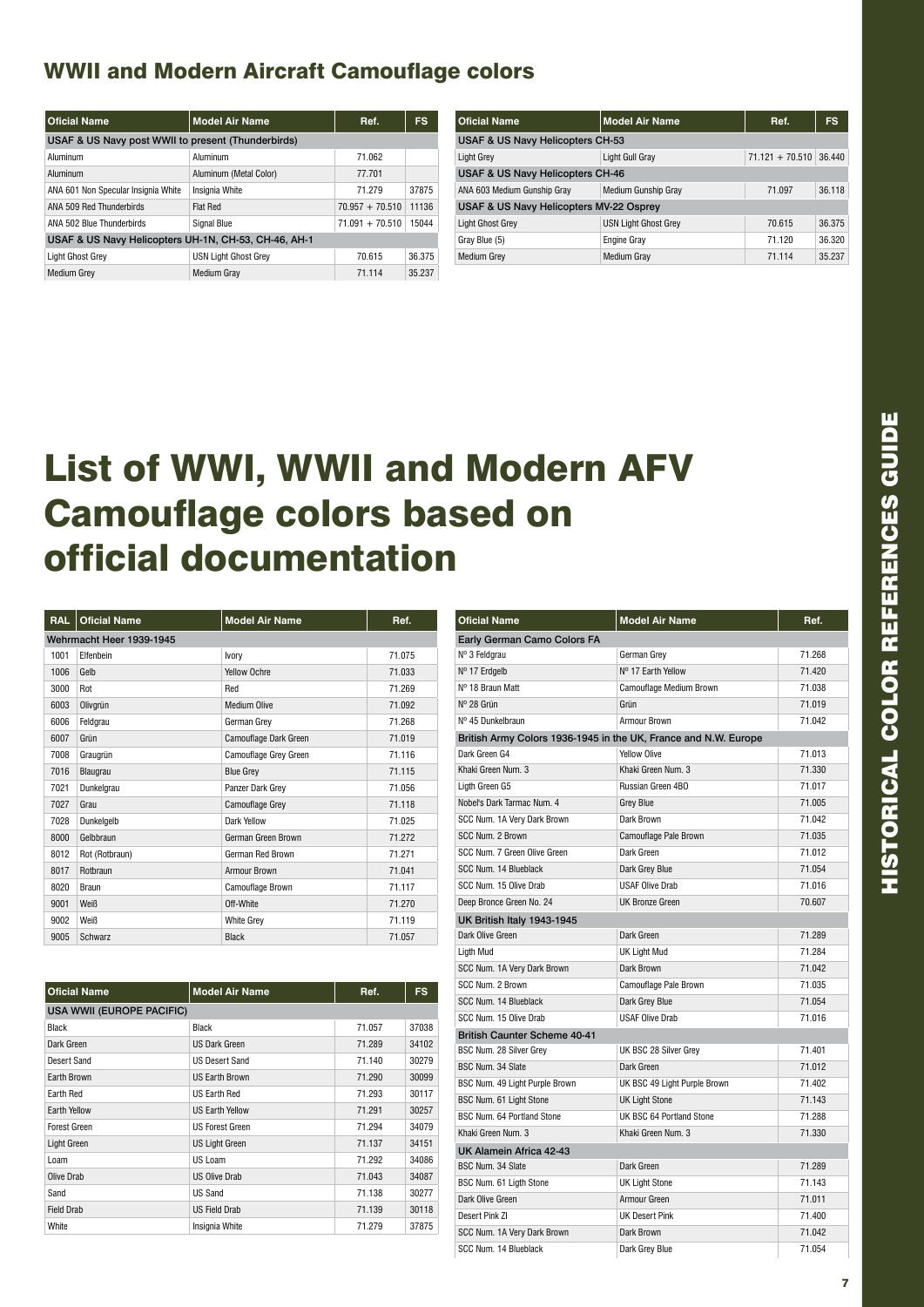### WWI, WWII and Modern AFV Camouflage colors

| <b>Oficial Name</b>            | <b>Model Air Name</b>         | Ref.   |
|--------------------------------|-------------------------------|--------|
| <b>URSS WWII</b>               |                               |        |
| 3B Alkidno Uretanovaya         | <b>3B Russian Green</b>       | 71.281 |
| 6K                             | Russian Brown 6K              | 71.282 |
| 7K                             | Russian Tan 7K                | 71.283 |
| 4B <sub>O</sub>                | Russian Green 4BO             | 71.017 |
| White B                        | <b>White Grey</b>             | 71.119 |
| 6RP                            | <b>Black</b>                  | 71.057 |
| <b>Protective Green</b>        | Dark Green                    | 71.012 |
| 4 <sub>R</sub> O               | Russian Green 4BO Primer      | 70.609 |
| <b>IJA WWII</b>                |                               |        |
| Cha Iro 1937-1942              | Pale Brown Camo               | 71.035 |
| Earth Brown 1937-1942          | Earth Brown 1937-1942         | 71.136 |
| Midori Iro 1937-1942           | <b>Blue Green</b>             | 71.134 |
| Tutikusa Iro 1937-1942         | Earth Green                   | 73.611 |
|                                |                               |        |
| Karekusa Iro 1942-1945         | <b>Parched Grass</b>          | 73.610 |
| Ki Iro 1937-1942               | <b>Yellow Chrome</b>          | 71.135 |
| Kusa Iro 1942-1945             | <b>Field Green</b>            | 71.093 |
| Tochi Iro 1942-1945            | <b>Black Brown Camo</b>       | 71.042 |
|                                |                               |        |
| <b>IJN Blue Grey</b>           | <b>Medium Grey</b>            | 71.114 |
| Regio Esercito - Italy WWII    |                               |        |
| Giallo Sabbia Chiaro           | Marrón Radome                 | 71.074 |
| Giallo Sabbia Scuro            | Amarillo Arena                | 71.028 |
| Grigio Verde Chiaro            | Grey                          | 71.103 |
| Grigio Verde Scuro             | Ligth Grey Green              | 71.044 |
| Rosso Ruggine                  | <b>Fire Red</b>               | 71.084 |
| Verde Scuro                    | Dark Green                    | 71.012 |
| Armée 1937-1945 - Francia WWII |                               |        |
| Noir                           | Black                         | 71.057 |
| <b>Brun</b>                    | Mud Brown                     | 71.037 |
| Vert Olive                     | Olive Grey                    | 71.096 |
| Vert Claire                    | Light Green                   | 71.006 |
| Ocre Jaune                     | Beige                         | 71.074 |
| <b>British Berlin Brigade</b>  |                               |        |
| RAL9010 White                  | White                         | 71.001 |
| RAL7031 Blue Grev              | Grey                          | 71.047 |
| RAL8025 Brown                  | Camouflage Pale Brown         | 71.035 |
| <b>Modern Russian Colors</b>   |                               |        |
| Russian Green Base             | Gunship Green                 | 71.014 |
| <b>Protective Green</b>        | <b>Black Green</b>            | 71.018 |
| Modern Khaki Green             | Green Brown                   | 71.020 |
| Modern Dark Green              | Dark Green                    | 71.012 |
| Modern Light Green             | Green Zinc                    | 71.094 |
| Modern Grey Green              | <b>Cement Grey</b>            | 71.045 |
| <b>Base Pale Cream</b>         | Aged White                    | 71.132 |
| <b>Base Pale Sand</b>          | Sand Beige                    | 71.244 |
| Sand Yellow                    | <b>Yellow Brown</b>           | 71.246 |
| Mustard                        | Ivory                         | 71.106 |
| Orange Brown                   | Sand Brown                    | 71.034 |
| Red Brown                      | Hull Red                      | 71.039 |
| <b>Black</b>                   | <b>Black</b>                  | 71.057 |
| <b>IDF Colors</b>              |                               |        |
| Olive Drab Sinai War 56        | <b>US Olive Drab</b>          | 71.043 |
| Sand Grey 67-73 Six Days War   | <b>IDF Gris Arena Israelí</b> | 70.614 |
| Sand Grey 73 Yom Kippur        | IDF Sand Grey 73              | 71.141 |
| Sinai Grey 82                  | <b>IDF Sinai Grey 82</b>      | 71.142 |
| Modern Era Camo Beige          | Tan Green                     | 71.023 |
| USA (Vietnam 68-73)            |                               |        |
| Earth Brown                    | US Earth Brown                | 71.290 |
| Earth Yellow                   | US Earth Yellow               | 71.291 |
| Fieldrab                       | <b>US Field Drab</b>          | 71.139 |
| Olive Drab                     | <b>US Olive Drab</b>          | 71.043 |

| <b>Oficial Name</b> | <b>Model Air Name</b>  | Ref.   | <b>FS</b> |
|---------------------|------------------------|--------|-----------|
| <b>USA MERDC</b>    |                        |        |           |
| Black               | <b>Black</b>           | 71.057 | 37038     |
| Dark Green          | <b>US Dark Green</b>   | 71.289 | 34102     |
| Desert Sand         | <b>US Desert Sand</b>  | 71.140 | 30279     |
| Earth Brown         | <b>US Earth Brown</b>  | 71.290 | 30099     |
| Earth Red           | <b>US Earth Red</b>    | 71.293 | 30117     |
| <b>Earth Yellow</b> | <b>US Earth Yellow</b> | 71.291 | 30257     |
| Field Drab          | <b>US Field Drab</b>   | 71.139 | 30118     |
| <b>Forest Green</b> | <b>US Forest Green</b> | 71.294 | 34079     |
| Insignia White      | Insignia White         | 71.279 | 37875     |
| Ligth Green         | <b>US Ligth Green</b>  | 71.137 | 34151     |
| Olive Drab          | <b>US Olive Drab</b>   | 71.043 | 34087     |
| Sand                | Sand                   | 71.138 | 30277     |

| <b>Oficial Name</b>                                   | <b>Model Air Name</b>   | Ref.   |  |  |
|-------------------------------------------------------|-------------------------|--------|--|--|
| <b>MERDC Camo Combinations</b>                        |                         |        |  |  |
| Desert Gray                                           |                         |        |  |  |
| Sand                                                  | US Sand                 | 71.138 |  |  |
| <b>Field Drab</b>                                     | <b>US Field Drab</b>    | 71.139 |  |  |
| Farth Yellow                                          | <b>IIS Farth Yellow</b> | 71.291 |  |  |
| <b>Black</b>                                          | <b>Black</b>            | 71.057 |  |  |
| <b>Desert Red</b>                                     |                         |        |  |  |
| Earth Red                                             | US Earth Red            | 71.293 |  |  |
| Earth Yellow                                          | <b>US Earth Yellow</b>  | 71.291 |  |  |
| Sand                                                  | <b>US Sand</b>          | 71.138 |  |  |
| <b>Black</b>                                          | <b>Black</b>            | 71.057 |  |  |
| Summer, US & Europe, Verdant                          |                         |        |  |  |
| <b>Forest Green</b>                                   | <b>US Forest Green</b>  | 71.294 |  |  |
| <b>Light Green</b>                                    | <b>US Light Green</b>   | 71.137 |  |  |
| Sand                                                  | <b>US Sand</b>          | 71.138 |  |  |
| <b>Black</b>                                          | <b>Black</b>            | 71.057 |  |  |
| <b>Winter, Arctic</b>                                 |                         |        |  |  |
| White                                                 | Insignia White          | 71.279 |  |  |
| Snow, Temperate Climate with Open Terrain             |                         |        |  |  |
| White                                                 | Insignia White          | 71.279 |  |  |
| <b>Field Drab</b>                                     | <b>US Field Drab</b>    | 71.139 |  |  |
| Sand                                                  | <b>US Sand</b>          | 71.138 |  |  |
| <b>Black</b>                                          | <b>Black</b>            | 71.057 |  |  |
| <b>Snow, Temperate Climate with Trees</b>             |                         |        |  |  |
| <b>Forest Green</b>                                   | <b>US Forest Green</b>  | 71.294 |  |  |
| White                                                 | Insignia White          | 71.279 |  |  |
| Sand                                                  | <b>US Sand</b>          | 71.138 |  |  |
| <b>Black</b>                                          | <b>Black</b>            | 71.057 |  |  |
| <b>Tropics, Verdant</b>                               |                         |        |  |  |
| <b>Forest Green</b>                                   | <b>US Forest Green</b>  | 71.294 |  |  |
| Dark Green                                            | <b>US Dark Green</b>    | 71.289 |  |  |
| Light Green                                           | <b>US Light Green</b>   | 71.137 |  |  |
| <b>Black</b>                                          | <b>Black</b>            | 71.057 |  |  |
| Winter, US & Europe, Verdant                          |                         |        |  |  |
| <b>Forest Green</b>                                   | <b>US Forest Green</b>  | 71.294 |  |  |
| <b>Field Drab</b>                                     | <b>US Field Drab</b>    | 71.139 |  |  |
| Sand                                                  | <b>US Sand</b>          | 71.138 |  |  |
| <b>Black</b>                                          | <b>Black</b>            | 71.057 |  |  |
| Japan Modern Colors (Japan Ground Self-Defense Force) |                         |        |  |  |
| Brown 3606 JGSDF                                      | JGSD Brown 3606         | 71.297 |  |  |
| Dark Green 3414 JGSDF                                 | Olive Grey              | 71.096 |  |  |
| OD 2314 JGSDF                                         | US Olive Drab           | 71.043 |  |  |
| International Security Assistance Force (ISAF)        |                         |        |  |  |
| Sandbeige                                             | Sand Beige              | 71.244 |  |  |
| Lehmbeige                                             | Loam Beige              | 71.245 |  |  |
| Sandbraun                                             | Yellow Brown            | 71.246 |  |  |
| Helloliv                                              | Light Olive             | 71.247 |  |  |
| Tarngrau                                              | <b>Brown Grey</b>       | 71.248 |  |  |
| Lederbraun                                            | Nato Brown              | 71.249 |  |  |
| Bronzegrün                                            | <b>Bronze Green</b>     | 71.250 |  |  |
| Teerschwarz                                           | Nato Black              | 71.251 |  |  |